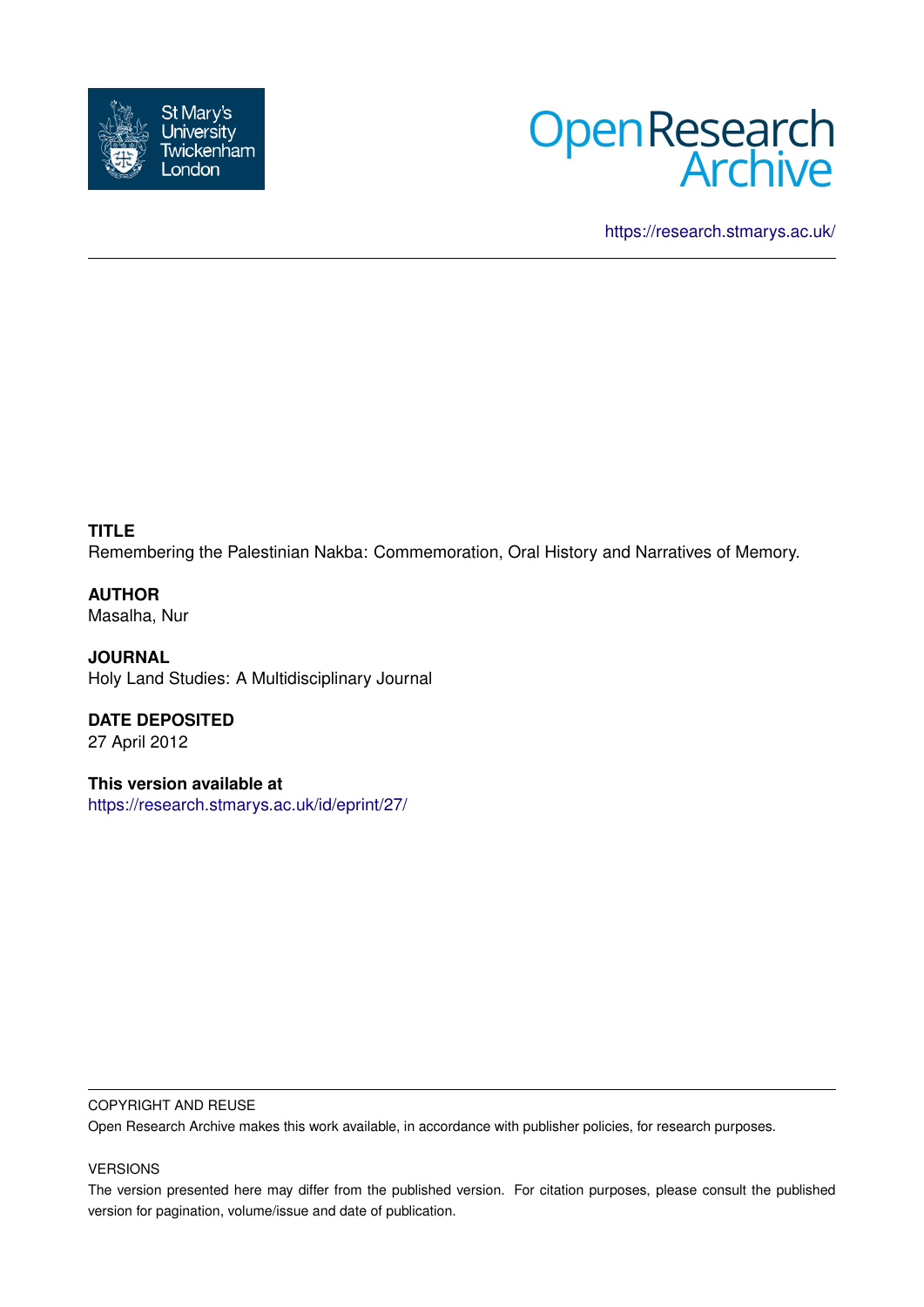[*HLS* 7.2 (2008) 123–156] DOI: 10.3366/E147494750800019X

# **REMEMBERING THE PALESTINIAN NAKBA: COMMEMORATION, ORAL HISTORY AND NARRATIVES OF MEMORY**

#### **Dr Nur Masalha**

Reader in Religion and Politics and Director of the Centre for Religion and History and the Holy Land Research Project School of Theology, Philosophy and History St Mary's University College Strawberry Hill Twickenham TW1 4SX, England masalhan@smuc.ac.uk

## ABSTRACT

This year Palestinians commemorate the  $60<sup>th</sup>$  anniversary of the Nakba – the most traumatic catastrophe that ever befell them. The rupture of 1948 and the 'ethnic cleansing' of the Nakba are central to both the Palestinian society of today and Palestinian social history and collective identity. This article explores ways of remembering and commemorating the Nakba. It deals with the issue within the context of Palestinian oral history, 'social history from below', narratives of memory and the formation of collective identity. With the history, rights and needs of the Palestinian refugees being excluded from recent Middle East peacemaking efforts and with the failure of both the Israeli state and the international community to acknowledge the Nakba, '1948' as an 'ethnic cleansing' continues to underpin the Palestine-Israel conflict. This article argues that to write more truthfully about the Nakba is not just to practice a professional historiography; it is also a moral imperative of acknowledgement and redemption. The struggles of the refugees to publicise the truth about the Nakba is a vital way of protecting the refugees' rights and keeping the hope for peace with justice alive.

1948 was the year of the Nakba. It saw the establishment of a settlercolonial Zionist state on 78 percent of Mandatory Palestine. It also symbolised the Palestinian Nakba (the 'disaster' or 'catastrophe')<sup>1</sup> – the

1 One of the first authors to label 1948 the Nakba was Dr Constantine Zurayk, a distinguished philosopher of Arab history and liberal intellectual, in his book *The Meaning*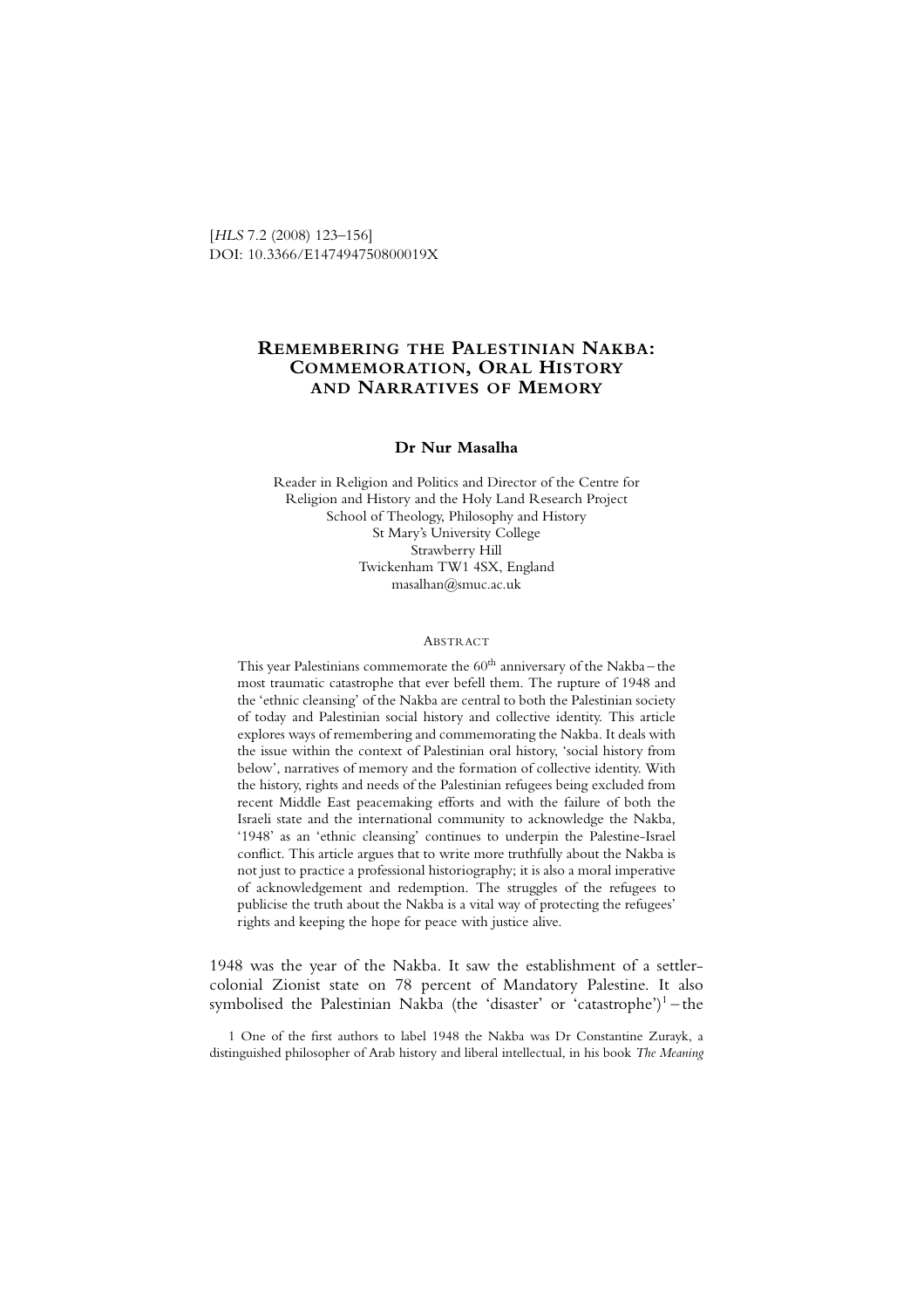destruction of historic Palestine and 'ethnic cleansing' of the Palestinians. In 1948 the expulsion and dispossession of the Palestinians was carried out as an integral part of the infamous Plan Dalet and through the systematic use of terror and a series of massacres, of which the massacre of Deir Yasin in April 1948 was the most notorious. The Israeli state delegates the job of acquiring, settling and allocating land in the country to the Jewish National Fund (JNF), a quasi-governmental racist institution whose own mandate is to build a homeland for the Jewish people *only* (Abu Hussein and Mckay 2003; Lehn and Davis 1988). This year Palestinians in Britain and throughout the world will commemorate the  $60<sup>th</sup>$  anniversary of the Nakba and will reflect on its real essence – as the most traumatic catastrophe that ever befell the Palestinians.

The year of the Nakba is a key date in the history of the Palestinian people – a year of dramatic rupture in the continuity of historical space and time in Palestinian history. Palestinian historian Walid Khalidi likens the Nakba to the 'ineluctible climax of the preceding Zionist colonization and the great watershed in the history of the Palestinian people, marking the beginning of their Exodus and Diaspora' (Khalidi 1992: xxxi). As Palestinian scholar Elias Sanbar puts it:

That year, a country and its people disappeared from maps and dictionaries . . . 'The Palestinian people does not exist', said the new masters, and henceforth the Palestinians would be referred to by general, conveniently vague, terms as either 'refugees', or in the case of a small minority that had managed to escape the generalized expulsion, 'Israeli Arabs', a long absence was beginning.<sup>2</sup>

Sanbar was referring to the infamous statement made by Israeli Prime Minister Golda Meir in 1969<sup>3</sup> (Meir, who herself migrated to Palestine in 1921, was born in the Ukraine as 'Golda Mabovitch' and was known as 'Golda Myerson' from 1917 to 1956). Sanbar was also articulating the exclusion of the Palestinian Nakba (a mini-holocaust) from Western discourses on Israel-Palestine. The Nakba has become in Palestinian history and collective memory the demarcation line between two

*of the Disaster* (*Ma'na al-Nakba*), a self-critical analysis of the socio-economic causes of the Arab defeat in 1948, written almost immediately after the 1948 war. The term also became the title of the monumental 6- volume work of Palestinian historian 'Arif Al-'Arif entitled: *The Disaster: The Disaster of Jerusalem and the Lost Paradise 1947–52* [*Al-Nakba: Nakbat Bayt al-Maqdis Wal-Firdaws al-Mafqud, 1947–1952*] (Beirut and Sidon, Lebanon: Al-Maktaba al-'Asriyya, 1958–1960 [Arabic]).

<sup>2</sup> Sanbar (2001: 87–94); Sa'di and Abu-Lughod (2007: 4); Sanbar (1984). Sanbar's work is situated at the crossroads of personal and collective history. See Sanbar (1994; 1996; 2001; 2004).

<sup>3</sup> *Sunday Times*, 15 June 1969; *The Washington Post*, 16 June 1969.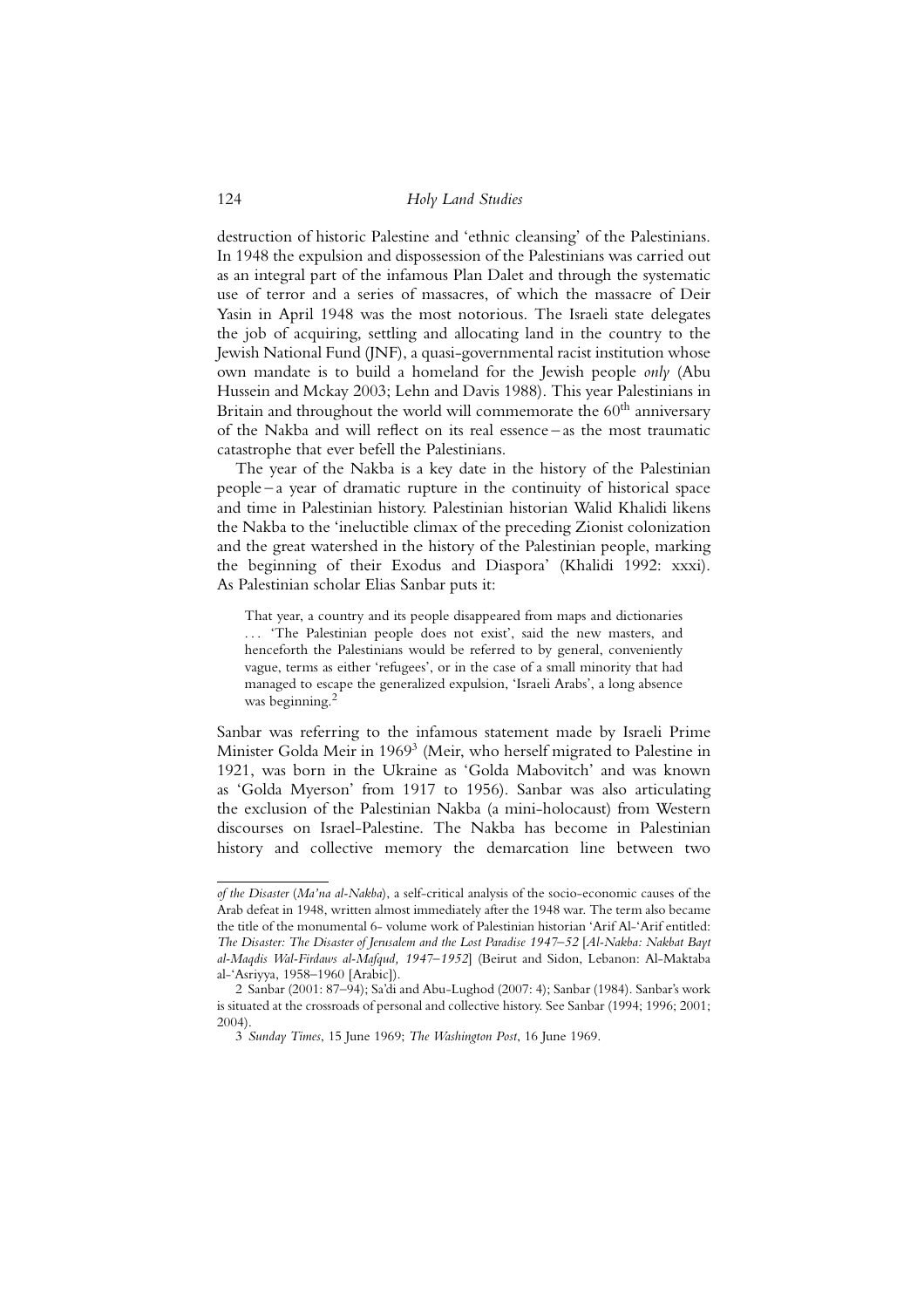contrasting periods; it changed the lives of the Palestinians at the individual and national levels drastically and irreversibly; it also continues to inform and structure Palestinians' lives (Sa'di and Abu-Lughod 2007; Nabulsi 2006: 16). Denied the right to independence and statehood, the Palestinians were treated after 1948 as 'refugees' (*lajiin* in Arabic) – either as a 'humanitarian problem', deserving the support of international aid agencies and, more specifically, the United Nations Relief and Works Agency (UNRWA) (Sa'di and Abu-Lughod 2007; Sanbar 2001: 87–94), or as an 'economic problem' requiring 'dissolution' through resettlement and employment schemes (Masalha 2003).

The Nakba resulted in the destruction of much of Palestinian society, and much of the Arab landscape was obliterated by the Zionist state  $-a$ state created by the Ashkenazi Jewish Yishuv, a predominantly European settler community that immigrated into Palestine in the period between 1882 and 1948. From the territory occupied by the Israeli state in 1948, about 90 percent of the Palestinians were driven out-many by psychological warfare and/or military pressure and a very large number at gun-point. The 1948 war simply provided the opportunity and the necessary background for the creation of a Jewish state largely free of Palestinians. It concentrated Jewish-Zionist minds, and provided the security, military and strategic explanations and justifications for 'purging' the Jewish state and dispossessing the Palestinian people.4 Today some 70 per cent of the Palestinians are refugees; there are more than five million Palestinian refugees in the Middle East and many more worldwide.

But the 'ethnic cleansing' of the Nakba and the displacement of the Palestinians did not end with the 1948 war and the Israeli authorities continued to 'transfer' and dispossess Palestinians during the 1950s (Masalha 1997; Boqa'i 2005: 73). Israel instituted a military government and declared Palestinian villages 'closed military zones' to prevent displaced Palestinians from returning. The Israeli army and the JNF became the two Zionist institutions key to ensuring that the Palestinian refugees were unable to return to their lands, through complicity in the destruction of Palestinian villages and homes and their transformation into Jewish settlements, national parks, forests and even car parks. The JNF also planted forests in the depopulated villages to 'conceal' Palestinian existence (Boqa'i 2005: 73). In the post-1948 period the minority of Palestinians (160,000) – who remained behind, many of them internally displaced – became second-class citizens, subject to a system of military administration by a government that confiscated the bulk of their lands.

<sup>4</sup> For extensive discussion of Zionist ethnic cleansing policies in 1948, see Masalha (1992; 1997; 2003).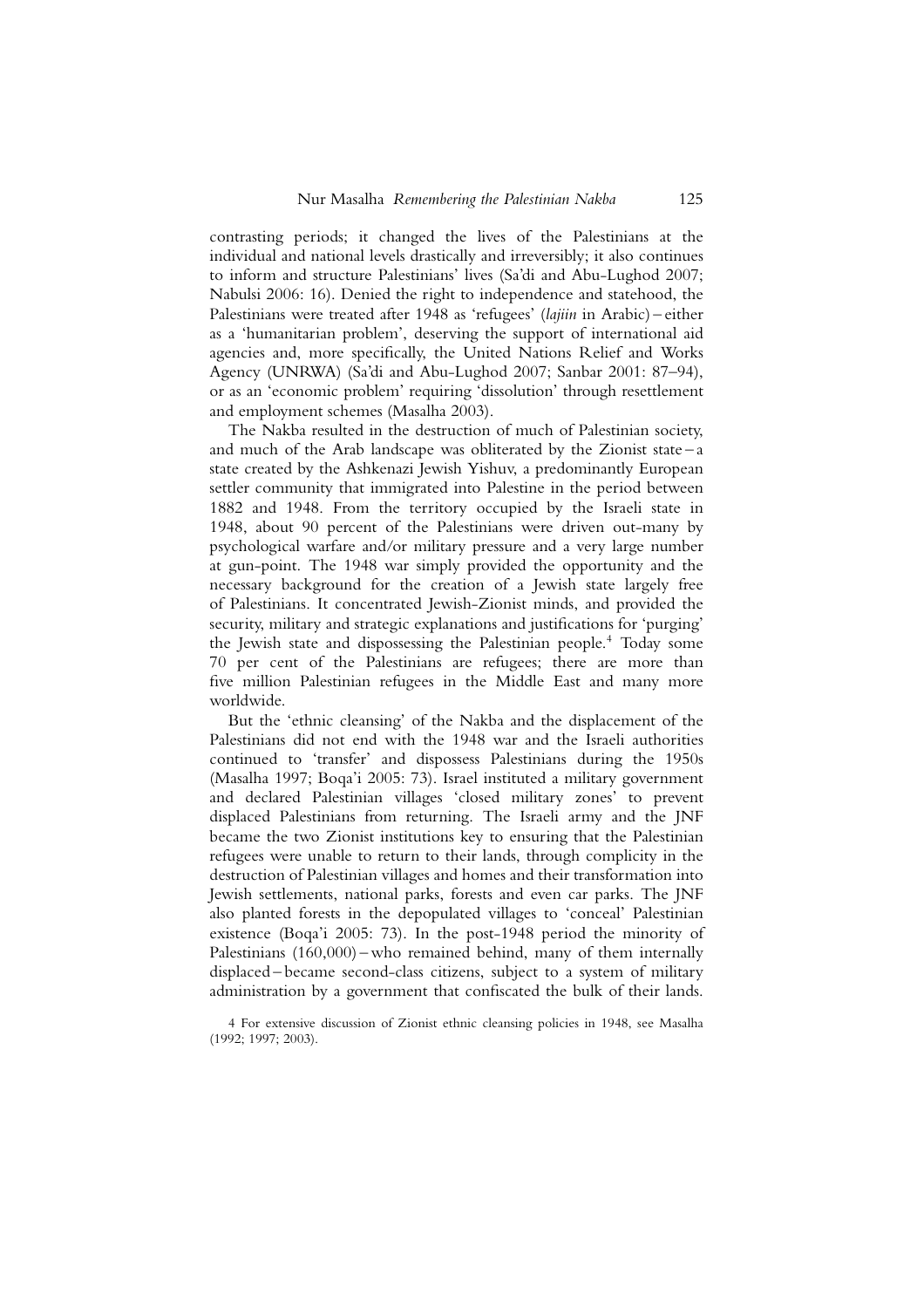Today almost a quarter of the 1.3 million Palestinian citizens of Israel are 'internal refugees'.5

The founding myths of Zionism and the Israeli state, which dictated the conceptual removal of Palestinians before, during and after their physical removal in 1948, and the invention of euphemisms such as 'transfer' and 'present absentees', have been extensively discussed elsewhere.<sup>6</sup> The main focus here is on 'remembering' the Nakba and commemorating its 60<sup>th</sup> anniversary within the context of Palestinian oral history and narratives of memory. Memory accounts of the traumatic events of 1948 are central to Palestinian history and the Palestinian society of today. With millions still living under Israeli occupation or in exile, the Nakba remains at the heart of Palestinian national identity (Nabulsi 2006: 16). Palestinians, hardly surprisingly, perceive their catastrophe as something unique, after all the Nakba brought about a dramatic rupture in modern Palestinian history. Palestinian author Salman Abu Sitta's description of the Nakba is a case in point:

The Palestinian Nakba is unsurpassed in history. For a country to be occupied by a foreign minority, emptied almost entirely of its people, its physical and cultural landmarks obliterated, its destruction hailed as a miraculous act of God and a victory for freedom and civilised values, all done according to a premeditated plan, meticulously executed, financially and politically supported from abroad, and still maintained today, is no doubt unique (Abu Sitta 1998: 5).

Although the ocean of refugee suffering is bound to be perceived as unique by the Palestinian people, it is, however, resonant with all extreme human suffering, including historic Jewish persecution and suffering in Europe. Surely the Nakba and ongoing Palestinian suffering are a reminder of the reality of the suffering of Jews in Europe. Some observers have remarked that that it is precisely because of the Jewish Shoah that the truth about the Nakba and the continuing horrific suffering of the Palestinian people have remained invisible to enlightened public opinion in the West (Davis 2003: 18). Of course acknowledging the truth of what took place in Europe can never morally justify the uprooting of another people outside of Europe and the destruction of historic Palestine.

5 For an historical overview of 'Palestinian Internally Displaced Persons inside Israel', see release by BADIL Resource Center, 6 November 2002 at: http://www.badil.org/Publications/Press/2002/press277-02.htm (accessed 25 March 2008); also Kamen (1984: 5–91); Cohen (2000).

6 See Masalha (1992; 1997; 2000; 2005); Gabriel Piterberg, 'Erasure,' *New Left Review* 10 (July–August 2001), at: http://www.newleftreview.net/NLR24402.shtml#\_edn23 (accessed 16 September 2004).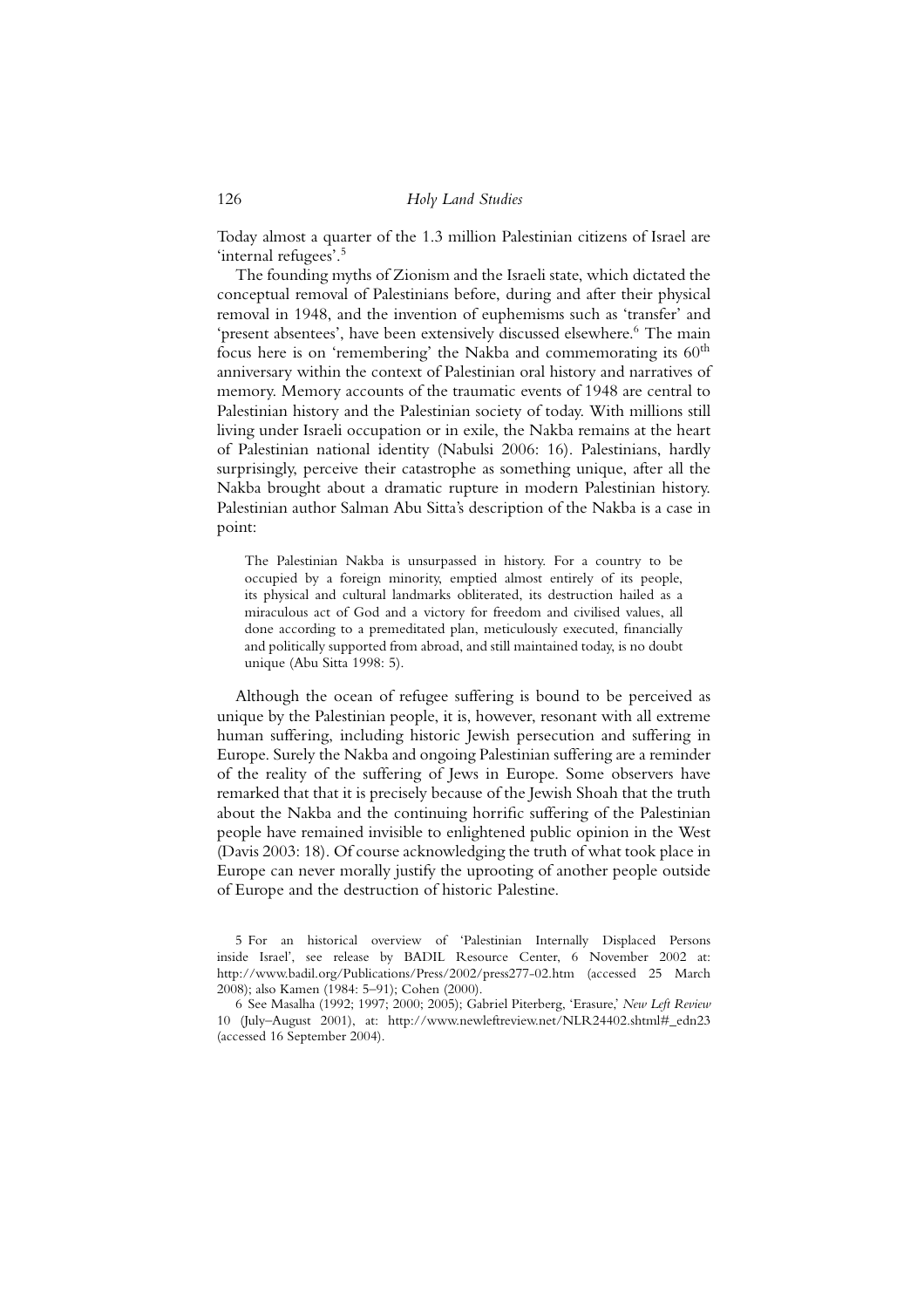## **Categories of Palestinian Refugees and the Internally Displaced Population**<sup>7</sup>

Reliable figures on the Palestinian refugee and displaced population are not easy to find, as there is no centralised agency charged with maintaining this data. UNRWA administers the only registration system for Palestinian refugees. But UNRWA includes only those displaced in 1948 (and their descendants) who are in need of assistance and located in UNRWA areas of operation – the Gaza Strip, West Bank, Jordan, Lebanon, and Syria. BADIL, a Bethlehem-based Palestinian non-governmental organisation, estimated that there were more than 7.2 million Palestinian refugees and displaced persons at the end of 2005. This includes Palestinian refugees displaced in 1948 and registered with the UNRWA (4.3 million); Palestinian refugees displaced in 1948 but not registered with UNRWA (1.7 million); Palestinian refugees displaced for the first time in 1967 (834,000); 1948 internally displaced Palestinians in Israel (355,000); and, 1967 internally displaced Palestinians (57,000).8

Categorisation and definition of the Palestinian refugees and internally displaced Palestinians across the Green Line have to be understood against the background of three different political entities and three different historical periods: Mandatory and historic Palestine, the creation of the State of Israel in 1948, and the 1967 occupied territories. Delineating the difference between 'refugees' and 'internally displaced' Palestinians is further complicated due both to the lack of internationally recognised boundaries between Israel and Palestine and to the fact that the Israeli legislature does not recognise the term 'refugee' (*laji* in Arabic) as far as the Palestinian Arab inside Israel is concerned (Davis: 2003: 100). There are, however, several distinct categories of Palestinian refugees and internally displaced Palestinians across the Green Line-the first and second categories are often referred to as 'present absentees', under the Absentees' Property Law of  $1950$ . They are present physically but legally and conceptually

7 The author gratefully acknowledges the very useful information provided by Terry Rempel, of Badil Resource Center in Bethlehem, on the various categories of the internally displaced.<br>8 'How many

Palestinian refugees are there?' at: http://imeu.net/news/ article0038.shtml

9 The term relates to the status of the internally displaced under Israel's 1950 Absentees' Property Law. *Laws of the State of Israel,* Vol.4, Ordinances, 5710 (1949/50): 68–82. The original draft law was amended to prevent internally displaced Palestinians and those refugees in the West Bank and Gaza Strip from returning to their homes. In the case of the latter, Israeli officials were concerned that if the West Bank and Gaza Strip fell under Israeli jurisdiction in the future, Israel would be obligated to allow the refugees to return to their homes. For critical comments on the law, see Segev (1986: 80); Korn (1991: 91–6); Gabriel Piterberg, 'Erasure,' *New Left Review* 10 (July–August 2001).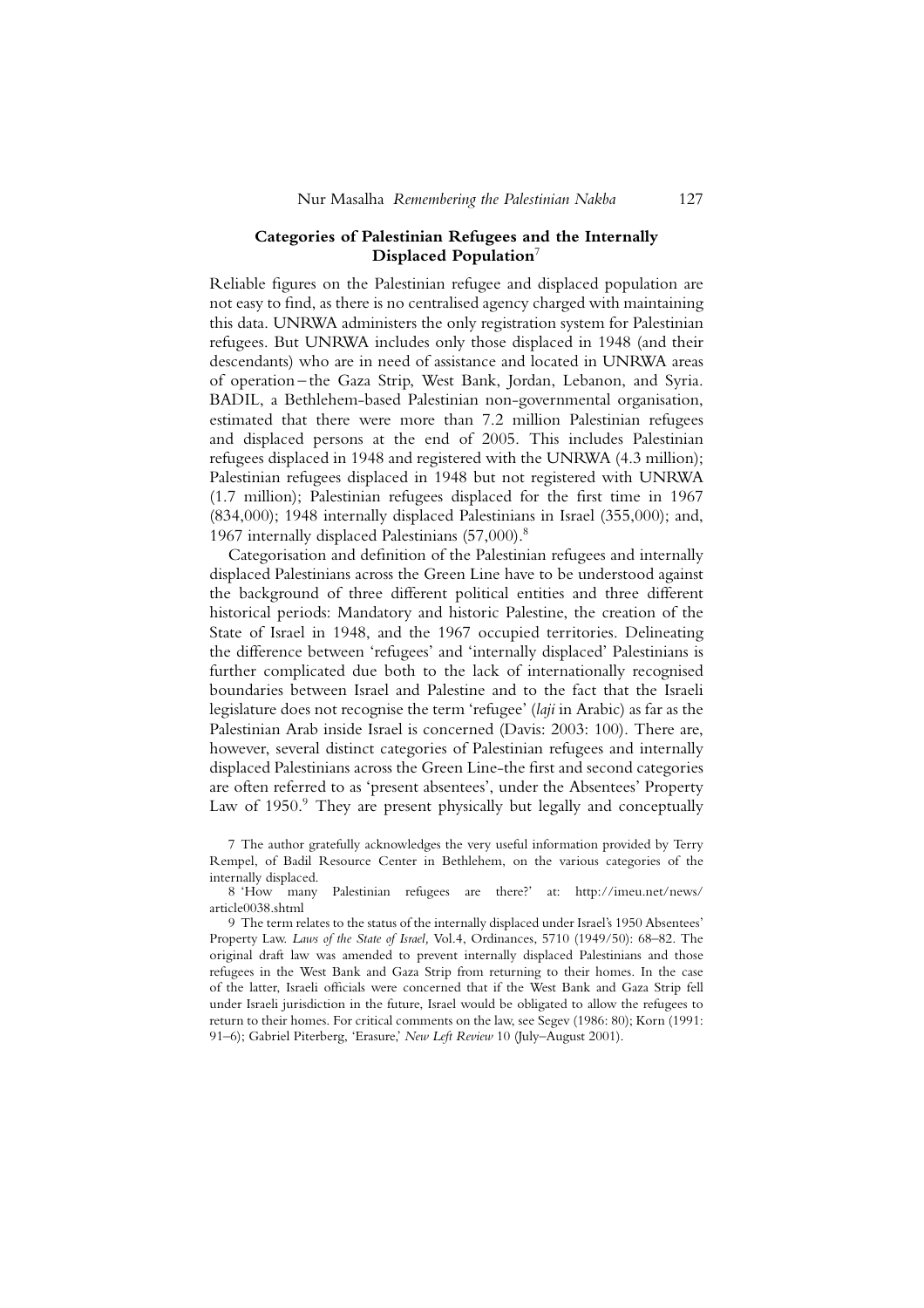absent in relation to their homes and lands of origin. Acquiring the Kafkaesque title of 'present absentees' (Masalha 2005a: 23), the internally displaced had their property and homes taken by the state, making them refugees and exiles within their own homeland. To complicate matters of categorisation and definition, Palestinians internally displaced from west to east Jerusalem in 1948, for example, were considered 'refugees' due to the creation of a functional 'border' between the two sides of the city – i.e., the 1949 armistice line. Setting aside the legal implications of Israel's military occupation of the West Bank (including east Jerusalem), and the Gaza Strip, the removal of the physical barrier between west and east Jerusalem in 1967 would suggest that 1948 refugees from western Jerusalem residing in the eastern part of the city were no longer refugees but 'internally displaced persons'. These general categories are:

- 1948 Palestinian refugees: this is the largest category of refugees driven out from what became Israel in 1948 (over 5 million refugees, most of them residing in the UNRWA areas of operation – the Gaza Strip, West Bank, Jordan, Lebanon, and Syria).
- 1948 Internally Displaced Palestinians in Israel: the largest group of internally displaced Palestinians is located inside Israel and consists of those originally displaced and dispossessed of their homes and lands during the 1948 war or immediately after. They originate primarily from 44 villages located in northern Palestine.<sup>10</sup>
- Post-1948 Internally Displaced Palestinians: A second and smaller group consists of those Palestinians inside Israel who have been displaced since 1948 due, primarily, to internal 'transfer' and eviction, land expropriation, and house demolition. A large sector of this group is comprised of Palestinian Bedouins in the Negev.<sup>11</sup>
- 1967 Internally Displaced Palestinians: A third category of internally displaced persons is comprised of those Palestinians displaced within the West Bank, including east Jerusalem, and the Gaza Strip during the 1967 war. This does not include 1967 Palestinian refugees who are often referred to as '1967 displaced persons' due to the fact that at the time of their displacement the West Bank was under Jordanian control-i.e., they did not cross an 'international border' to seek shelter in Jordan.
- Post-1967 Internally Displaced Palestinians: The fourth category of internally displaced Palestinians are those Palestinians displaced within the West Bank, east Jerusalem, and the Gaza Strip after 1967 due to land expropriation, house demolition, revocation of residency rights in

<sup>10 &#</sup>x27;Overview: Palestinian Internally Displaced Persons inside Israel', BADIL Resource Center, 6 November 2002 at: http://www.badil.org/Publications/Press/2002/press277- 02.htm (accessed 25 March 2008)

<sup>11</sup> On displacement in the Negev see Abu-Rabia' (1999: 31–3).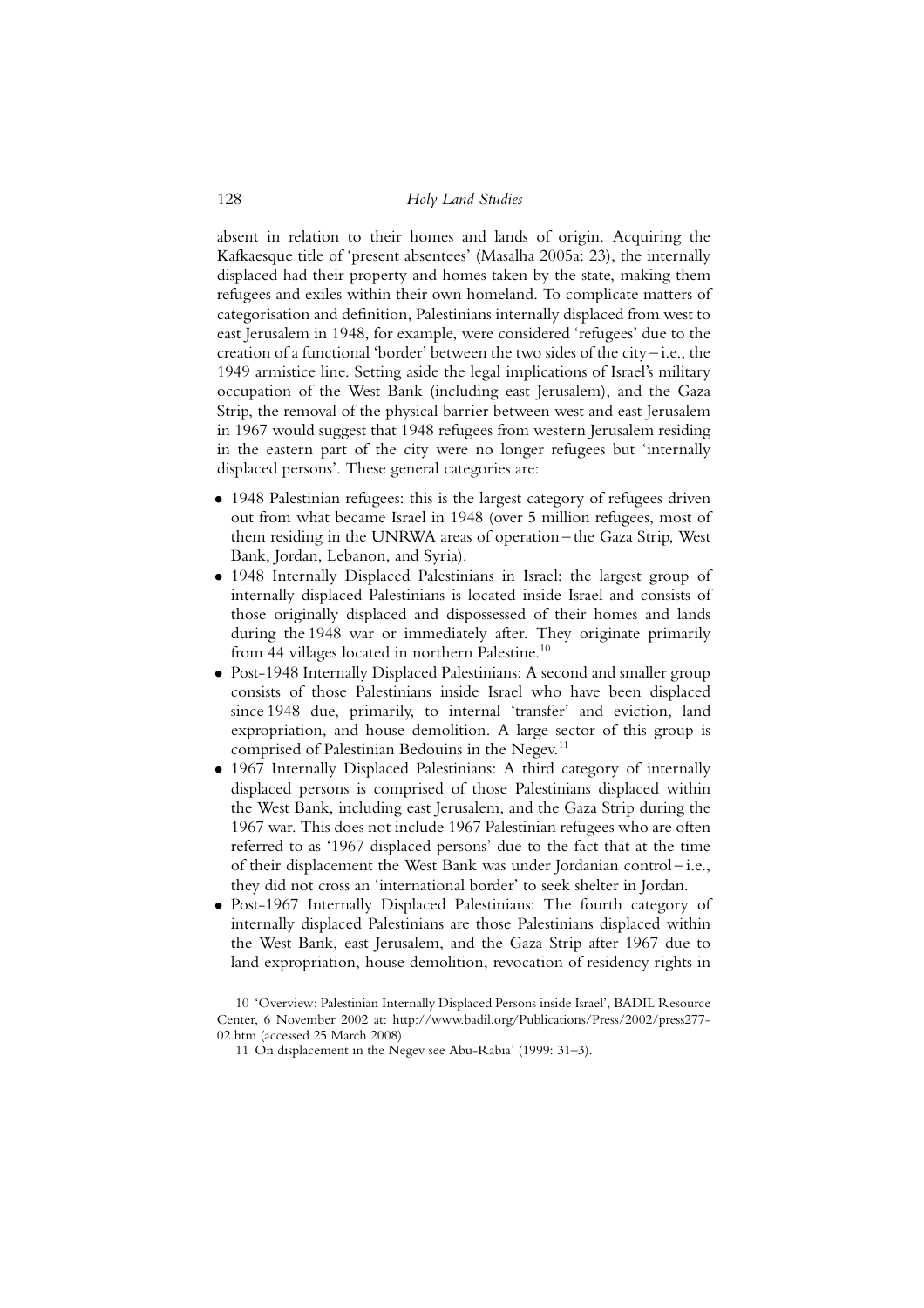Jerusalem, and other forms of internal transfer including more recently, forced separation along ethnic, religious and national lines. This group also includes a large number of Bedouin.

There are no precise statistics on the internally displaced Palestinians either in Israel or in the 1967 occupied territories. Overall the data on the internally displaced Palestinians and their social and economic conditions have serious shortcomings. As with other groups of internally displaced persons worldwide, there is a lack of comprehensive and systematic data. There is no registration system for internally displaced Palestinians<sup>12</sup> and official data on the current status of Palestinians inside Israel and in the 1967 occupied territories does not distinguish between internally displaced Palestinians and the general Palestinian population. As with refugees, it may be assumed that internally displaced Palestinians have relatively lower standards of living than Palestinians who are not displaced. However recent surveys of the 1967 occupied territories suggest that Israel's military response to the second Palestinian uprising (al-Aqsa Intifada of 2000) has led to a narrowing of the socio-economic gap between refugees and non-refugees.<sup>13</sup> Nevertheless distinctions between refugees and non-refugees remain according to area of residence – i.e., camp populations as compared to non-camp populations. In general, data on the current status of internally displaced Palestinians is characterised by its uneven quality and uncertainty and is derived largely from historical documents, news reports, and human rights documentation.

## **Silencing the Palestinian Past**

Since 1948 Palestinian attempts to constitute a coherent narrative of their past have often been challenged and silenced (Khalili 2007: 60). In the Israeli collective memory, Palestine of 1948 was 'a land without a people for a people without a land' (Masalha 1997). Yet, not only was the country never empty, an abundance of archival and documentary evidence shows a strong correlation between the Zionist 'transfer solution' and the Nakba (Masalha 1992). By the end of the 1948 war, hundreds of villages had been

12 Early registration and census information exists for 1948 internally displaced Palestinians. Internally displaced Palestinians requiring assistance were originally registered with the UN Relief and Works Agency for Palestine Refugees (UNRWA). Initial registration files for 1948 internally displaced include 6 boxes consisting of 11,304 family cards and 5,155 correction cards. Each card contains the names, ages, sex, occupation, past address, and 'distribution centre' to which the family was attached. For more details on the UNRWA registration system *see*, Tamari and Zureik (2001: 25–60).

13 *See Palestinian Public Perceptions on their Living Conditions: The Role of International and Local Aid during the Second Intifada*, Report VI (Geneva: Graduate Institute of Development Studies, University of Geneva, September 2003).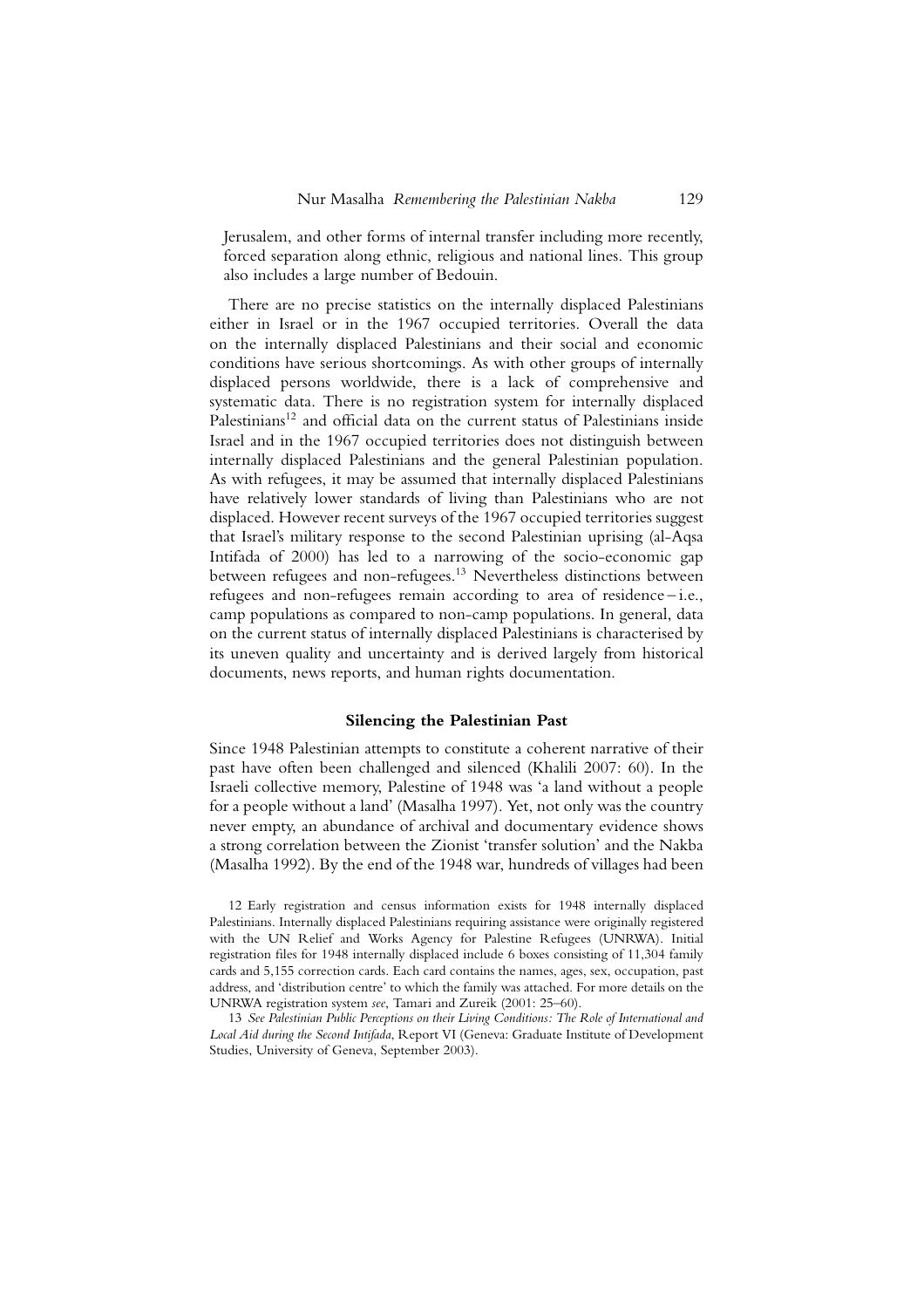completely depopulated and their houses blown up or bulldozed. The main objective was to prevent the return of refugees to their homes, but the destruction also helped to perpetuate the Zionist myth that Palestine was virtually empty territory (Masalha 1997) before the Jews entered. An exhaustive 1992 study by a team of Palestinian field researchers and academics under the direction of Walid Khalidi details the destruction of 418 villages falling inside the 1949 armistice lines.<sup>14</sup> The study gives the circumstances of each village's occupation and depopulation, and a description of what remains. Khalidi's team visited all except fourteen sites, made comprehensive reports and took photographs. The result is both a monumental study and a kind of memoriam. It is an acknowledgement of the enormous suffering of hundreds of thousands of Palestinian refugees (Khalidi 1992).

Of the 418 depopulated villages, 293 (70 percent) were totally destroyed and ninety (22 percent) were largely destroyed. Seven survived, including 'Ayn Karim (west of Jerusalem), but were taken over by Israeli settlers. A few of the quaint Arab villages and neighbourhoods have actually been meticulously preserved. But they are empty of Palestinians (some of the former residents are internal refugees in Israel) and are designated as Jewish 'artistic colonies' (Benvenisti 1986: 25; Masalha 2005). While an observant traveller can still see some evidence of the destroyed Palestinian villages, in the main all that is left is a scattering of stones and rubble. But the new state also appropriated for itself both immovable assets including urban residential quarters, transport infrastructure, police stations, railways, schools, libraries, churches, mosques as well as personal possessions including silver, furniture, pictures, carpets, etc. (Khalidi 1992).

The destruction of Palestinian villages and the conceptual deletion of Palestinians from history and cartography meant that the names of depopulated Palestinian villages and towns were removed from the map. The historic Arabic names of geographical sites were replaced by newlycoined Hebrew names, some of which resembled biblical names. In his recent book, *A History of Modern Palestine,* Israeli historian Ilan Pappé remarks:

[W]hen winter was over and the spring of 1949 warmed a particularly frozen Palestine, the land as we have described . . . – reconstructing a period stretching over 250 years had changed beyond recognition. The countryside, the rural heart of Palestine, with its colourful and picturesque villages, was ruined. Half the villages had been destroyed, flattened by Israeli bulldozers which had been at work since August 1948 when the government had decided to either turn them into cultivated land or to build new Jewish settlements on their remains. A naming committee granted the

14 Palestinian author Dr Salman Abu-Sitta produced and distributed a map on the occasion of the 50<sup>th</sup>. anniversary of the Nakba showing that Palestinians left from 531 villages in what was mandatory Palestine.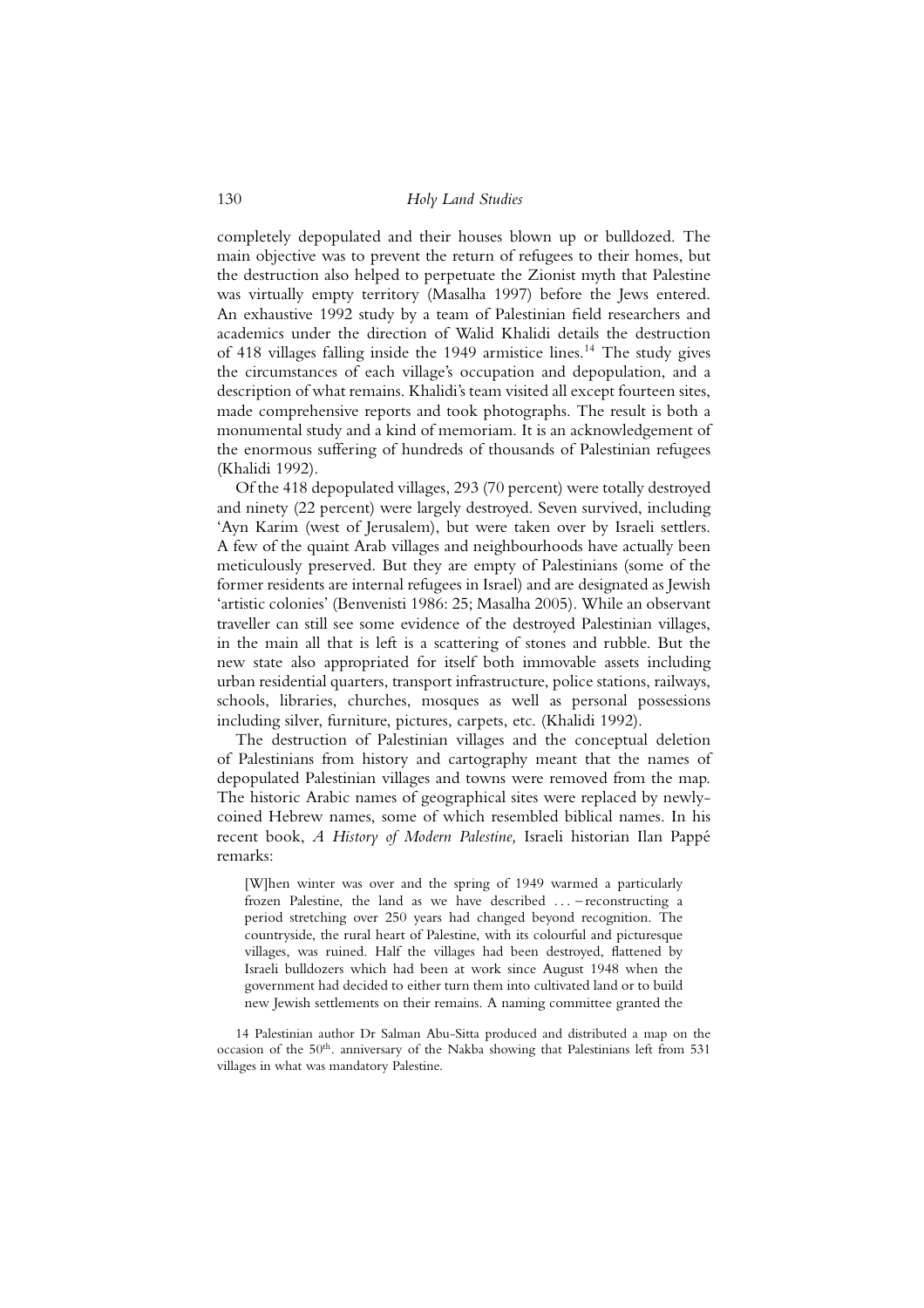new settlements Hebraized [sic] versions of the original Arab names: Lubya became Lavi, and Safuria Zipori ... David Ben-Gurion explained that this was done as part of an attempt to prevent future claim to the villages. It was also supported by the Israeli archaeologists, who had authorized the names as returning the map to something resembling 'ancient Israel' (Pappé 2004: 138–9).

The disappearance of Palestine in 1948, the deletion of the demographic and political realities of historic Palestine and the erasure of Palestinians from history centred on key issues, the most important of which is the contest between a 'denial' and an 'affirmation' (Said 1980; Abu-Lughod, Heacock and Nashef 1991). The deletion of historic Palestine from cartography was not only designed to strengthen the newly-created state but also to consolidate the myth of the 'unbroken link' between the days of the biblical Israelites and the modern Israeli state.

Post-1948 Zionist projects concentrated on the Hebraicisation and Judaisation of Palestinian geography and toponymy through the practice of re-naming sites, places and events. The Hebraicisation project deployed renaming to construct new places and new geographic identities related to supposed biblical places. The new Hebrew names embodied an ideological drive and political attributes that could be consciously mobilised by the Zionist hegemonic project. The official project began with the appointment of the Governmental Names Committee (*Va'adat Hashemot Hamimshaltit*) by Prime Minister Ben-Gurion in July 1949. Ben-Gurion had visited the Negev in June and had been struck by the fact that no Hebrew names existed for geographical sites in the region. The 11 June 1949 entry for his War Diary reads: 'Eilat . . . we drove through the open spaces of the Arava . . . from 'Ein Husb . . . to 'Ein Wahba . . . We must give Hebrew names to these places-ancient names, if there are, and if not, new ones!' (Ben-Gurion 1982, vol.3: 989). The Governmental Names Committee, which included members of the Israeli Exploration Society and some leading Israeli biblical archaeologists, concentrated in its initial efforts on the creation of a new map for the Negev (Abu El-Haj 2001: 91–94).

Throughout the documents produced by the Governmental Names Committee, there were reported references to 'foreign names'. The Israeli public was called upon 'to uproot the foreign and existing names' and in their place 'to master' the new Hebrew names. Most existing names were Arabic names. The committee for assigning Hebrew names in the Negev held its first meeting on 18 July and subsequently met three times a month for a ten-month period and assigned Hebrew names to 561 different geographical features in the Negev–mountains, valleys, springs, and waterholes – using the Bible as a resource. Despite the obliteration of many ancient Arabic names from the Negev landscape,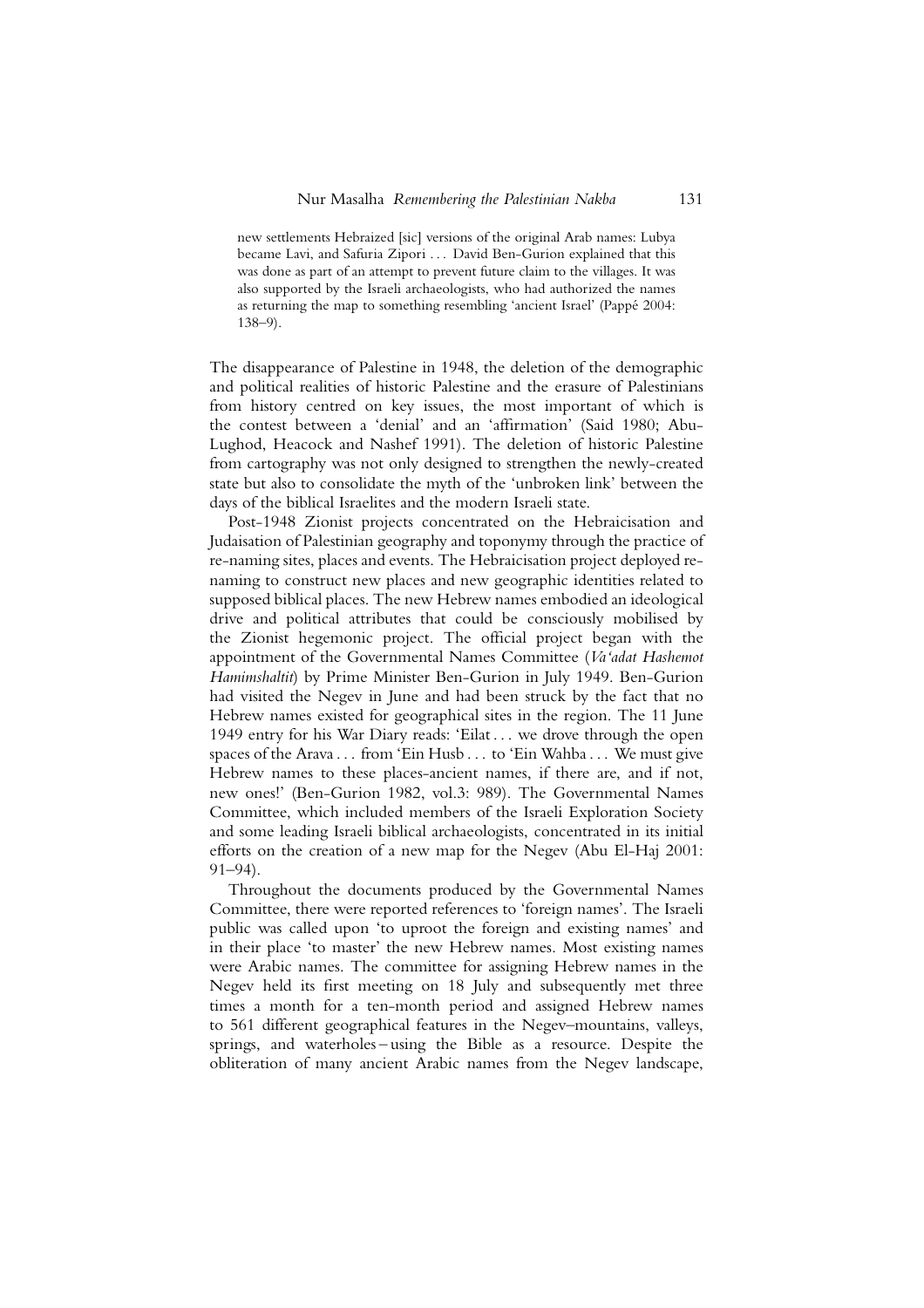some Arabic names became similar-sounding Hebrew names, for example 'Seil 'Imran' became 'Nahal 'Amram', apparently recalling the father of Moses and Aaron; the Arabic Jabal Haruf ('Mount Haruf') became Har Harif ('Sharp Mountain), Jabal Dibba ('Hump Hill') became Har Dla'at ('Mount Pumpkin). After rejecting the name Har Geshur after the people to whom King David's third wife belonged, as a Hebrew appellation for the Arabic Jabal Ideid ('Sprawling Mountain'), the committee decided to call it Har Karkom ('Mount Crocus'), because crocuses grow in the Negev.15 However the sound of the Arabic name Ideid was retained in the nearby springs, which are now called 'Beerot Oded' ('the Wells of Oded'), possibly after the biblical prophet of the same name.16 The committee report of March 1956 stated:

In the summarized period 145 names were adopted for antiquities sites, ruins and tells: eight names were determined on the basis of historical identification, 16 according to geographical names in the area, eight according to the meaning of the Arabic words, and the decisive majority of the names (113) were determined by mimicking the sounds of the Arabic words, a partial or complete mimicking, in order to give the new name a Hebrew character, following the [accepted] grammatical and voweling rules (quoted in Abu El-Haj 2001: 95).17

In the north, the depopulated Arab village of Balad al-Shaykh, near Haifa, which housed the grave of the legendary Sheikh 'Izz ad-Din al-Qassam (1882–1935), became the Jewish town of 'Nesher'. Many of the Palestinian houses and shops are still standing and are occupied by the Jewish inhabitants of Nesher. 'The cemetery is visible and is in a state of neglect' (Khalidi 1992). Throughout the country the Hebraicisation project included renaming Muslim holy men's graves and holy sites into Jewish and biblically-sounding ones. 'In the fifties and sixties', Meron Benvenisti writes:

the location and "redemption" of holy men's graves was in the hands of the religious establishment – especially the Ministry of Religions – and of Ashkenazi Haredi groups . . . According to an official list, issued by a group known as the Foundation of the World and appended to a book [entitled: *Jewish Holy Places in the Land of Israel*18] published by the Ministry of Defence, there are more than 500 Jewish holy places and sacred graves in Palestine (including the Occupied Territories). Many of these, albeit not the majority, are former Muslim sites (2002: 282).

15 Don C. Benjamin, 'Stories and Stones: Archaeology and the Bible, an introduction with CD Rom', 2006, at: http://www.doncbenjamin.com/Archaeology\_&\_the\_Bible. pdf, note 78, p.254.

16 Yadin Roman, at: http://www.eretz.com/archive/jan3000.htm.

17 Approximately one-fourth of all geographical names were derived from the Arabic names on the basis of the similarity of sounds. Abu El-Haj (2001: 95).

18 Michelson et al (1996).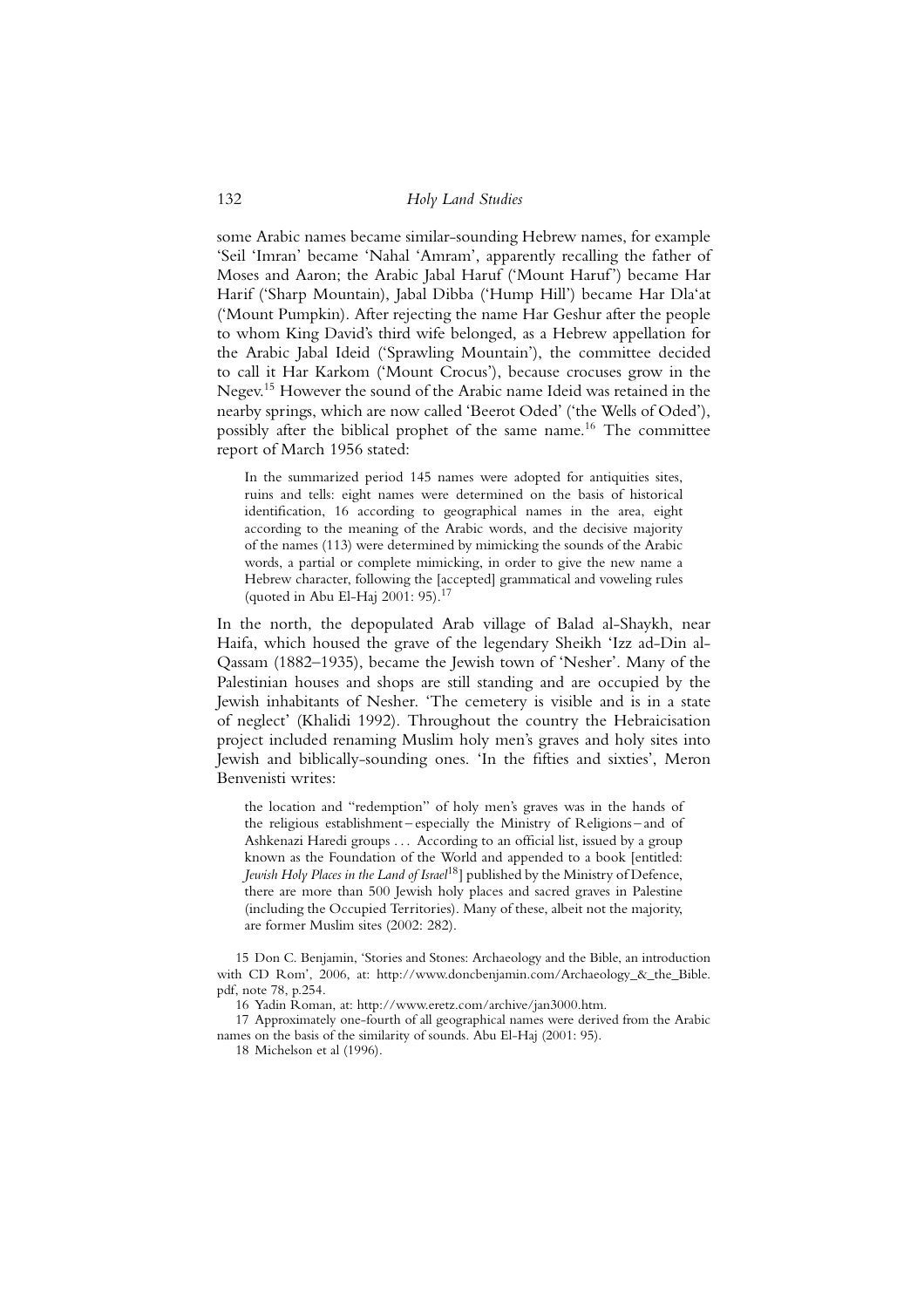In the centre of the country, among the many Judaised Muslim holy places were two sites: Nabi Yamin and Nabi Sama'an, located one kilometre east of the Jewish town of Kfar Sava – a Jewish city itself named after a Palestinian village destroyed in 1948 (Kafr Saba). Until 1948, Benvensiti writes, these two sites were

sacred to Muslims alone, and the Jews ascribed no holiness to them. Today they are operated by ultraorthodox Jewish bodies, and members of the religion from which they were taken do not set foot there, despite the fact there is a large Muslim population in the area (Benvenisti 2002: 276–7).

The tomb of Nabi Yamin was renamed the grave of Benjamin, representing Jacob's youngest son, and Nabi Sama'an became the grave of Simeon. Jewish women seeking to bear offspring pray at the grave of Benjamin:

The dedication inscriptions from the Mamluk period remained engraved in the stone walls of the tomb, and beside them hang tin signs placed there by the National Center for the Development of the Holy Places. The cloths embroidered with verses from the Qur'an, with which the gravestones were draped, have been replaced by draperies bearing verses from the Hebrew Bible (Benvenisti 2002: 277).

Jewish settlements were established on the land of Palestinian villages. In some cases these settlements took the names of the original Palestinian villages. For instance, the Jewish settlement that replaced the destroyed village of Beit Dajan village was named Beit Dagan; Kibbutz Sa'sa' was built on Sa'sa' village; the cooperative moshav settlement of 'Amka on the land of 'Amqa village; moshav Elanit (tree in Hebrew) on the land of al-Shajara (tree in Arabic) village (Wakim 2001a, Boqa'i 2005: 73). Al-Kabri in the Galilee was renamed 'Kabri'; al-Bassa village renamed 'Batzat'; al-Mujaydil village (near Nazareth) renamed 'Migdal Haemek'. In the region of Tiberias there were 27 Arab villages in the pre-1948 period; 25 of them – including Dalhamiya, Abu Shusha, Hittin, Kafr Sabt, Lubya, al-Shajara, al-Majdal and Hittin – were destroyed by Israel. The name 'Hittin' – where Saladin famously defeated the Crusaders in 1187 – was renamed 'Kfar Hittim'. Nearby the road to Tiberias was named the 'Menachem Begin Boulevard' and heavy iron bars were placed over the entrance to Hittin's ruined mosque; the staircase leading to its minaret was blocked.19

Fifty-six years after the Nakba, in March 2004, Israeli journalist Gideon Levy published an important article in *Haaretz*, entitled 'Twilight

19 Gideon Levy, 'Twilight Zone/Social Studies Lesson', *Haaretz*, 31 March 2004, at: http://www.haaretz.com/hasen/spages/410906.html.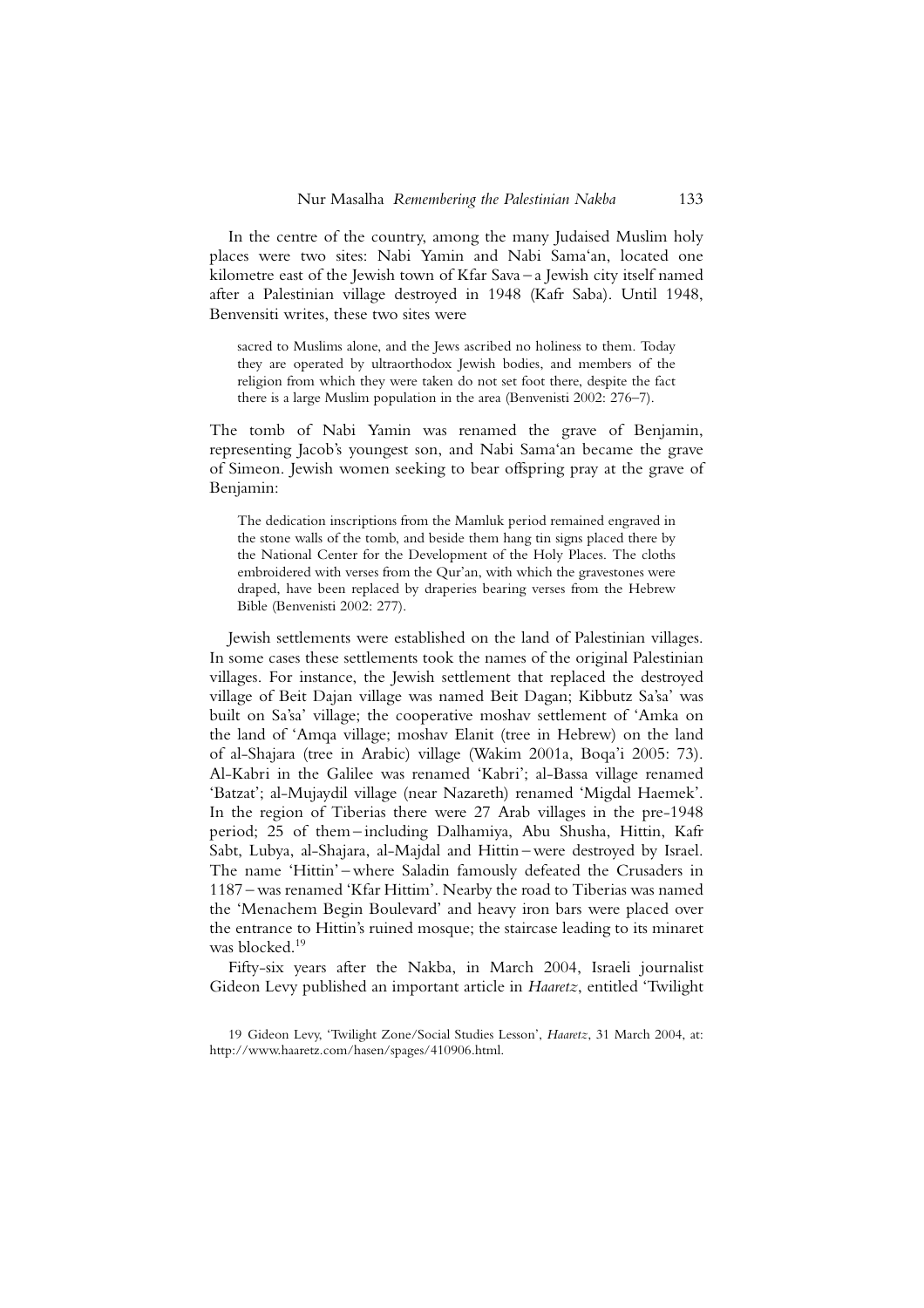Zone/Social Studies Lesson'.20 The article describes an excursion to the hidden side of the Galilee – the ruins of depopulated Palestinian villages in eastern Galilee and the Tiberias region. The guided tour was organised in commemoration of the 'Land Day' of 1976, organised by three NGOs: the Haifa-based Emile Toma Centre, the Association for the Defense of the Rights of the Internally Displaced in Israel (ADRID) and Zochrot (Remembering). Founded in 2002, Zochrot is a group of Israeli citizens working to raise awareness of the Nakba. The March tour was led by Palestinian guides from the Galilee. Levy writes:

Look at this prickly pear plant. It's covering a mound of stones. This mound of stones was once a house, or a shed, or a sheep pen, or a school, or a stone fence. Once – until 56 years ago, a generation and a half ago – not that long ago. The cactus separated the houses and one lot from another, a living fence that is now also the only monument to the life that once was here. Take a look at the grove of pines around the prickly pear as well. Beneath it there was once a village. All of its 405 houses were destroyed in one day in 1948 and its 2,350 inhabitants scattered all over. No one ever told us about this. The pines were planted right afterward by the Jewish National Fund (JNF), to which we contributed in our childhood, every Friday, in order to cover the ruins, to cover the possibility of return and maybe also a little of the shame and the guilt.

The JNF put up a sign: 'South Africa Forest. Parking. In Memory of Hans Riesenfeld, Rhodesia, Zimbabwe'. The 'South Africa Forest' and the 'Rhodesia parking area' were created atop the ruins of Lubya village, of whose existence not a trace was left. Here was a big village whose sons and daughters are now scattered throughout the world and who continue to carry the memories with them.21 Dr Mahmoud 'Issa, a son of Lubya and a Danish citizen, who accompanied Levy on this excursion, made a film in Danish (with English subtitles) about his village. Dr 'Issa, an oral historian, also published a book based on interviews with refugees from Lubya.<sup>22</sup> Levy writes:

Deep in the grove, one can find a single wall that survived from the village, as well as a stone archway that covered a cavern used to store crops. The dozens of wells that belonged to the village ('Issa says there were more than 400) are surrounded by barbed wire. They are wrecked and full of garbage left behind by hikers in the South Africa Forest who must have thought that the JNF had dug big trash cans in the ground. How were they to know that these were freshwater wells?23

20 A earlier version of this article appeared in *Haaretz*, 31 March 2004, at: http://www.haaretz.com/hasen/spages/410906.html.

21 Levy, 'Twilight Zone/Social Studies Lesson'.

<sup>22</sup> See also Issa (2005: 178–196).

<sup>23</sup> Levy, 'Twilight Zone/Social Studies Lesson'.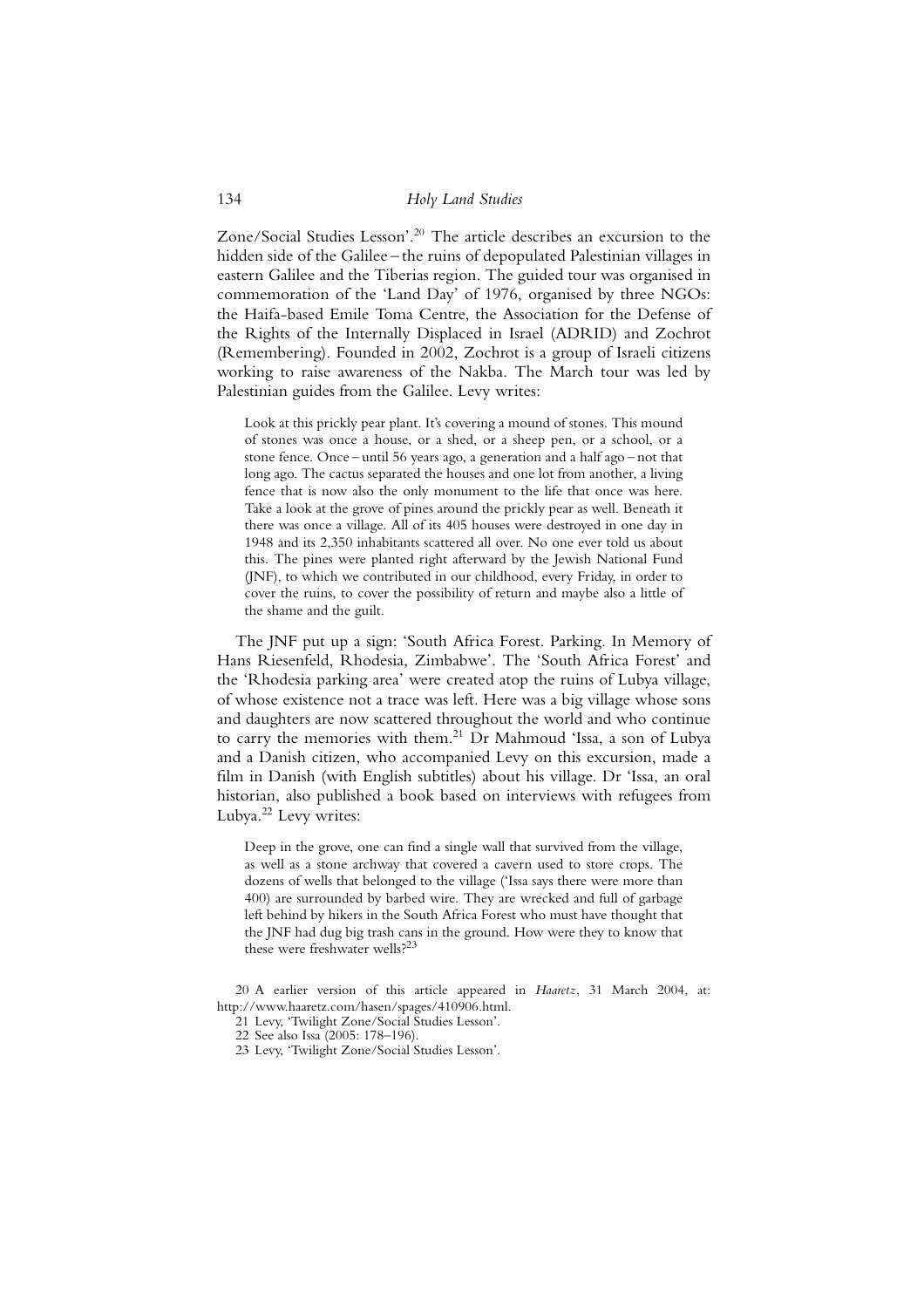## **Subaltern Groups, Palestinian Oral History and the Historian's Methodology**

As is the case with other subaltern groups, Palestinian oral testimony is a vital tool for recovering the voice of the subaltern: peasants, the urban poor, women, refugee camp dwellers, and bedouin tribes. An important feature of the Palestinian oral history effort from its inception has been its popular basis with the direct participation of displaced community (Gluck 2008: 69). Since the mid-1980s this grassroots effort has shown an awareness of the importance of recording the events of the Nakba from the perspective of those previously marginalised in Palestinian elite and malecentred narratives. Although gender (both female and male) imagery and symbols have always been prevalent in Palestinian nationalist discourses (Khalili 2007: 22–3) – the Palestinian National Charter of 1964 (revised in 1968) and the Palestinian Declaration of Independence of 1988 had both imagined the Palestinian nation as a male body and masculinised political agency (Massad 1995: 467–83).

In 2002 the editors of a special oral history edition of the Beirut-based *Al-Jana – the Harvest*: Arab Resource Centre for the Popular Arts – pointed out that individual initiatives were being undertaken even before the 1980s, when more projects began to develop with institutional support, especially from NGOs. One of the earliest projects was first proposed in 1979 by two Birzeit University scholars, Dr Sharif Kanaana and Dr Kamal Abdel Fattah. In 1985 the University's Documentation Centre launched a series of monographs on the destroyed villages.<sup>24</sup> Since 1993 this work has been overseen by Dr Saleh Abdel Jawad (Gluck 2008: 69). From 1983 onwards Dr Rosemary Sayigh, in particular, pioneered working with Palestinian women in the refugee camps of Lebanon on an oral history project. Sayigh and other oral historians, who advocate a fresh examination of Palestinian history from an oral history perspective, have been working in a field in which there are already dominant elite narratives which rely on official documentation and archival material. This oral history approach has both challenged and complemented archival historiography. Sayigh's original contribution to the field of oral history has made it possible for the victims, the subaltern, the marginalised and women to challenge Zionist hegemonic and Palestinian elite narratives.

This 'history from below' approach was given a major boost in the 1990s with the publication of Ted Swedenburg's seminal work on the great Palestinian rebellion of 1936–1939: *Memories of Revolt: The 1936–1939 Rebellion and the Palestinian National Past* (1995). Earlier in

24 See for instance Kanaana and Zitawi (1987) 'Deir Yassin', Monograph No.4, Destroyed Palestinian Villages Documentation Project.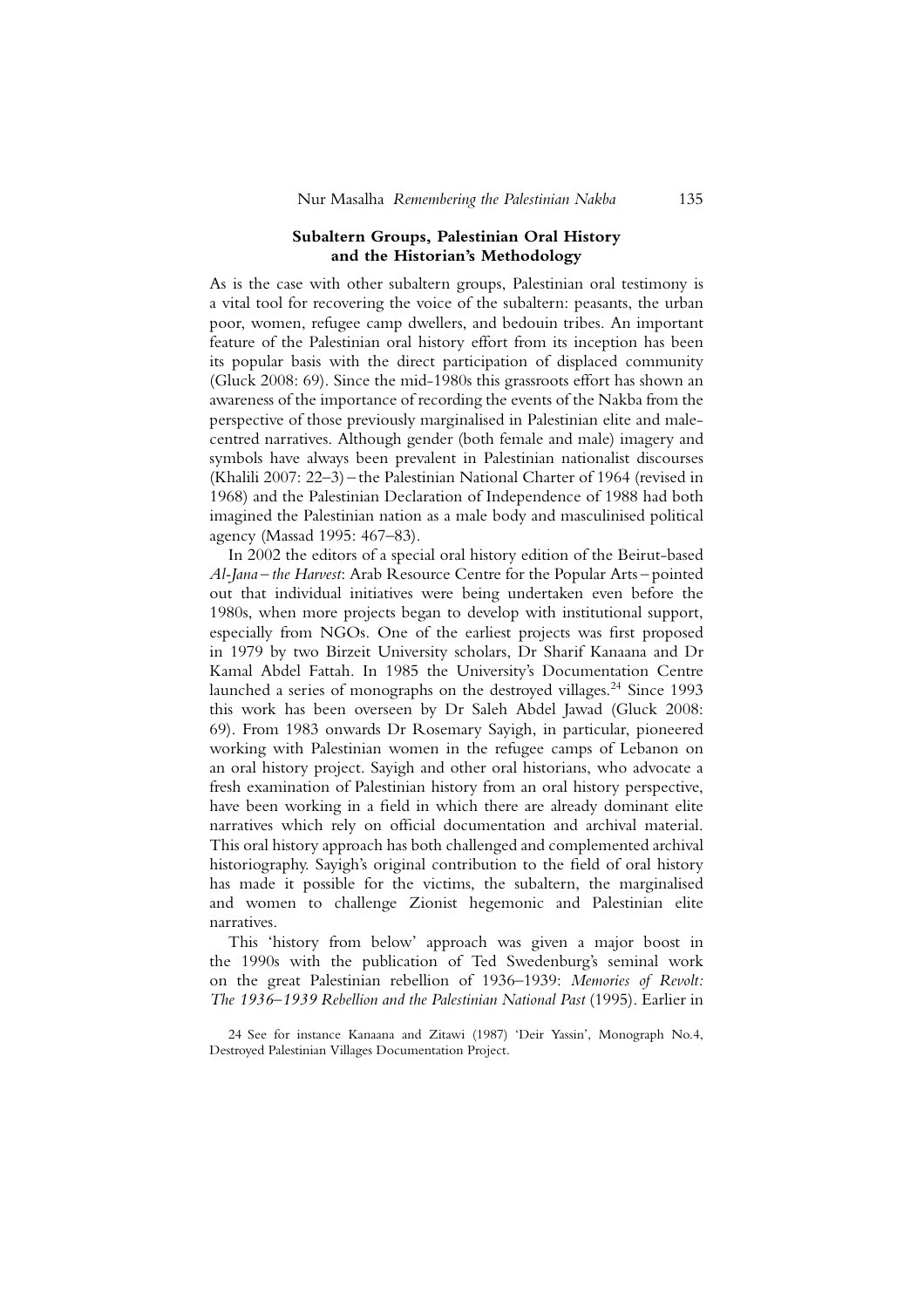1990 Swedenburg commented on the internal silencing of the Palestinian past and popular memory by the PLO leadership:

Perhaps the sensitive nature of the subject of infighting during the [1936–39] revolt is one of the reasons why PLO, which funded numerous projects in Lebanon during the seventies and early eighties, never supported a study of the [revolt] based on the testimony of the refugees living in Lebanon. Maybe the resistance movement was hesitant to allow any details about the internal struggle of the thirties to be brought to light because bad feelings persisted in the diaspora community. (1990: 152–3; also Swedenburg 1991: 152–79)

Clearly more accounts of memory and research are still needed on Mandatory Palestine and the events surrounding the Nakba as experienced and remembered not just by particular subaltern groups but by the whole non-elite majority of Palestinian society.25

The storyteller (al-Hakawati) is part of a long tradition in Arab society and culture. Story telling and oral history was deployed in the post-1948 period by the Palestinian refugee community as an 'emergency science'. Individual accounts of struggle and revolt (thawra), displacement and exodus, survival and heroism served as a buffer against national disappearance. Narratives of memory and oral history became a key genre of Palestinian historiography – a genre guarding against the 'disappearance from history' of the Palestinian people (Sanbar 2001: 87–94; Yahya 1998). In recent decades two distinct historiographical approaches concerning the birth of the Palestinian refugee problem have evolved. Recent debates about 1948 tell us something about the historian's method and the meaning of the 'historical document' (Pappé 2004: 137). Methodologically, many historians have displayed a bias towards archival sources; Israeli historians, in particular, believe they are both ideologically and empirically impartial (Masalha 2007: 286), and that the only reliable sources for the reconstruction of the 1948 war are in the IDF archives and official documents. This bias towards 'archives' has contributed to silencing the Palestinian past. The silencing of the Nakba by Israeli historians follows the pattern given by Michel-Rolph Trouillot in *Silencing the Past: Power and the Production of History:*

Silences enter the process of historical production at four crucial moments: the moment of fact creation (the making of sources); the moment of fact assembly (the making of archives); the moment of fact retrieval (the making of narratives); and the moment of retrospective significance (the making of history in the final instance). (1995: 26)

25 More recently Rochelle Davis (2007: 53–76) has examined the way Palestinian memorial books, written by ordinary people, recollect memories of village places in pre-1948 Palestine.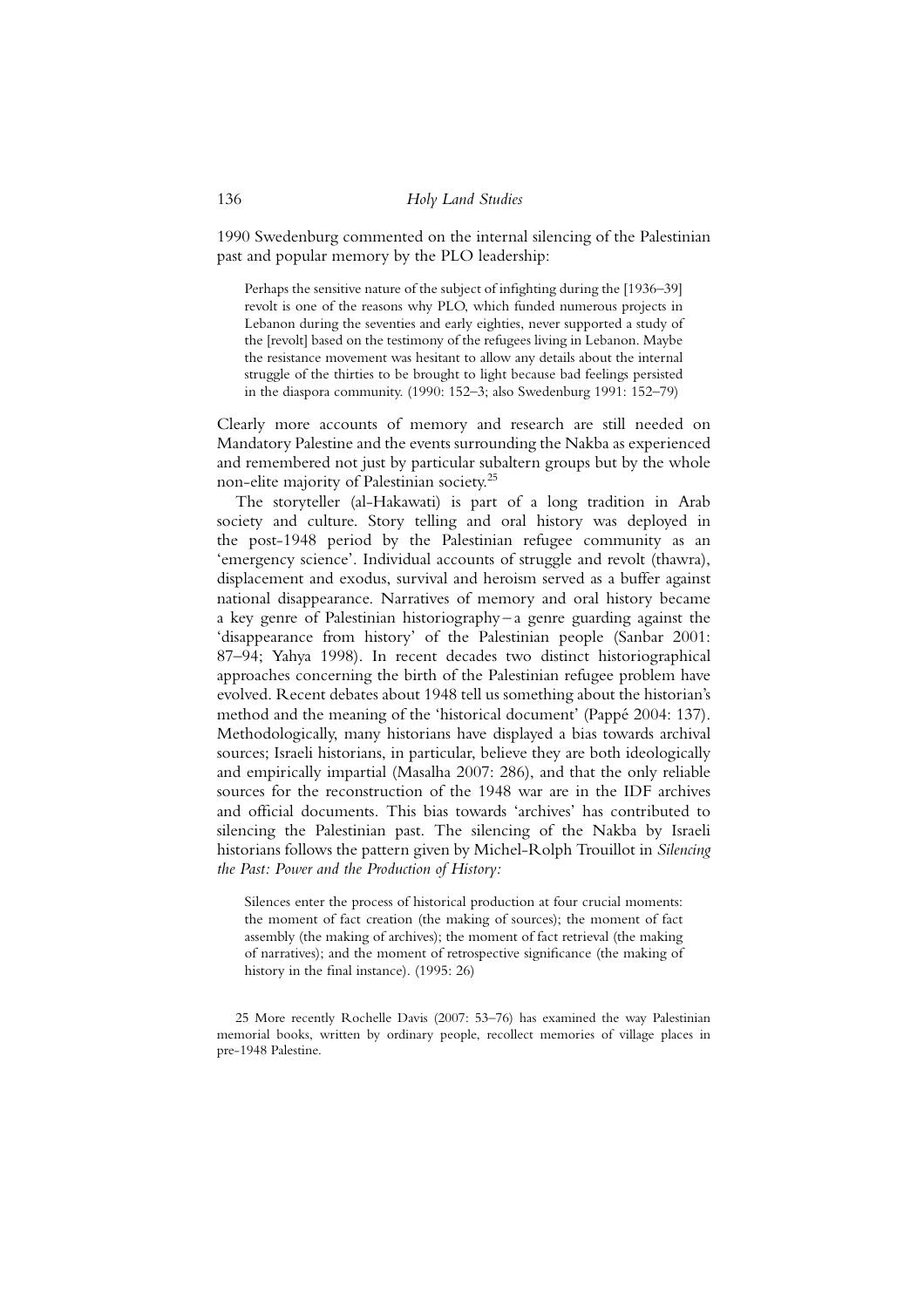Morris (1987), Masalha (1992) and other historians could not resist the opportunity presented by the availability of mountains of Israeli and Hebrew archival sources on 1948 and the Mandatory period. However, as in the case of other subaltern groups, Palestinian oral testimony is an important tool for recovering the voices of the victims of the Nakba: the Palestinian refugees (Pappé 2004a: 188). Furthermore in recent years, more and more historians have been paying attention to the idea of 'social history from below' – or 'from the ground up' and thus giving more space to the voices and perspective of the refugees, rather than that of 'policymakers'; and also incorporating extensive oral testimony and interviews with the refugees. In that sense, the oral history of the Nakba is not only an intellectual project dictated by certain ideological commitments; it can provide an understanding of the social history of the refugees 'from below' that Palestinian elite narratives and political history often obscure.

Of course the two sets of methodologies can complement each other. But, also crucially, in recent years Palestinian authors have been producing memories of the Nakba, compiling and recording oral testimony and studying annual commemorations. While many authors in the West continue to rely on Morris and his publications, as a key source for recovering and reconstructing the past, at least some authors, influenced by the emergence of post-colonial and post-modern studies in recent decades, are beginning to raise question marks concerning the reliability and 'objectivity' of the IDF archives. Moreover it is important to point out that a report by an Israeli officer from 1948 is as much an interpretation of the reality as any other human recollection of the same event; archival documents are never the reality itself (Masalha 2007: 286); the reality of 1948 Palestine can only be reconstructed using a range of sources. Even historians who rely extensively on written documents often resort to guesswork and imagination when reconstructing the past from official documents (Pappé 2004a: 189). Therefore the vitality and significance of Palestinian oral testimony in the reconstruction of the past is central to understanding the Nakba. The most horrific aspects of the Nakba – the dozens of massacres that accompanied the 'ethnic cleansing' of the Nakba, as well as a detailed description of what 'ethnic cleansing' was from the point of view of the one 'ethnically cleansed' – can only be recovered when such an historiographical approach is applied (Pappé 2004: 137).

In the context of rural and peasant Palestinian society, oral history is a particularly useful methodology; throughout much of the twentieth century the majority of the Palestinians were *fellahin* (peasants); in 1944 sixty-six percent of the Palestinian population was agrarian with a literacy rate, when last officially estimated, of only fifteen percent (Esber 2003: 22). Their experiences in the fields, in their villages and in exile are largely absent from history-writing and much recent historiography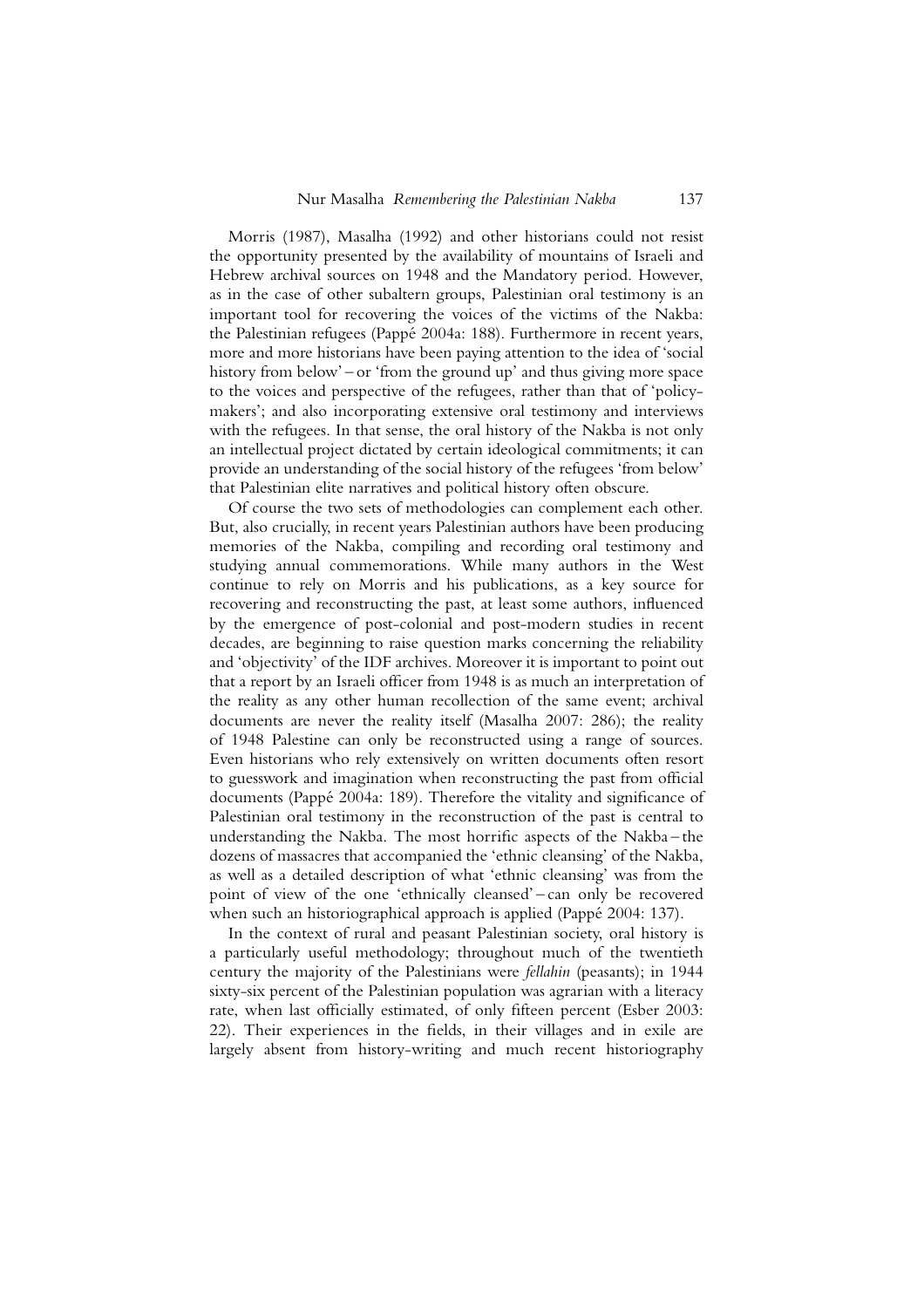('Issa 2005: 179–186). Moreover the Nakba itself, and the political instability and repression faced by the dispersed Palestinian communities since 1948 have also impeded Palestinian researches and studies (Khalidi 1997: 89). In *Palestinian Identity,* Rashid Khalidi argues that modern Palestinian historiography has suffered from 'inherent historical biases' and that

The views and exploits of those able to read and write are perhaps naturally more frequently recorded by historians, with their tendency to favour written records, than those of the illiterate (Khalidi 1997: 98).

The Palestinian elite and intellectuals produced and published a number of Nakba memoirs. However, in the absence of a rich source of contemporary Palestinian documentary records, oral history and interviews with Palestinian (internal and external) refugees are a valuable and indeed essential source for constructing a more comprehensible narrative of the experience of ordinary Palestinian refugees and internally displaced Palestinians across the Green Line. While Louis Starr notes that memory is 'fallible, ego distorts and contradictions sometimes go unresolved', nevertheless

Problems of evaluation are not markedly different from those inherent in the use of letters, diaries, and other primary sources . . . the scholar must test the evidence in an oral history memoir for internal consistency and, whenever possible, by corroboration from other sources, often including the oral history memoirs of other on the same topic. (Starr 1984: 4–5)

Taken as whole, Palestinian oral history and refugee recollections give a good idea of reality. However in the case of the Palestinian Nakba, oral history is not merely one choice of methodology. Rather its use can represent a decision as to whether to record any history at all (Esber 2003). Oral history is the major means of reconstructing the history of the Palestinian refugees and internally displaced Palestinians as seen from the perspective of primary subjects. Oral history has been of such importance in the recollection and collective memorisation and memorialisation of the Shoah. The Israeli national memorial at *Yad va-Shem*, the 'Holocaust Martyrs' and Heroes' Remembrance' institution, is predominantly based on oral history and millions of pages of testimony. It was established in 1953 by a Knesset act and located in West Jerusalem. According to its website, *Yad va-Shem* is a vast, sprawling complex of tree-studded walkways leading to museums, exhibits, archives, monuments, sculptures, and memorials. It has been entrusted with documenting the history of the Jewish people during the Holocaust period, preserving the memory and story of each of the six million victims, and imparting the legacy of the Holocaust to generations to come through its archives, library, school, museums and recognition of the 'Righteous Among the Nations'.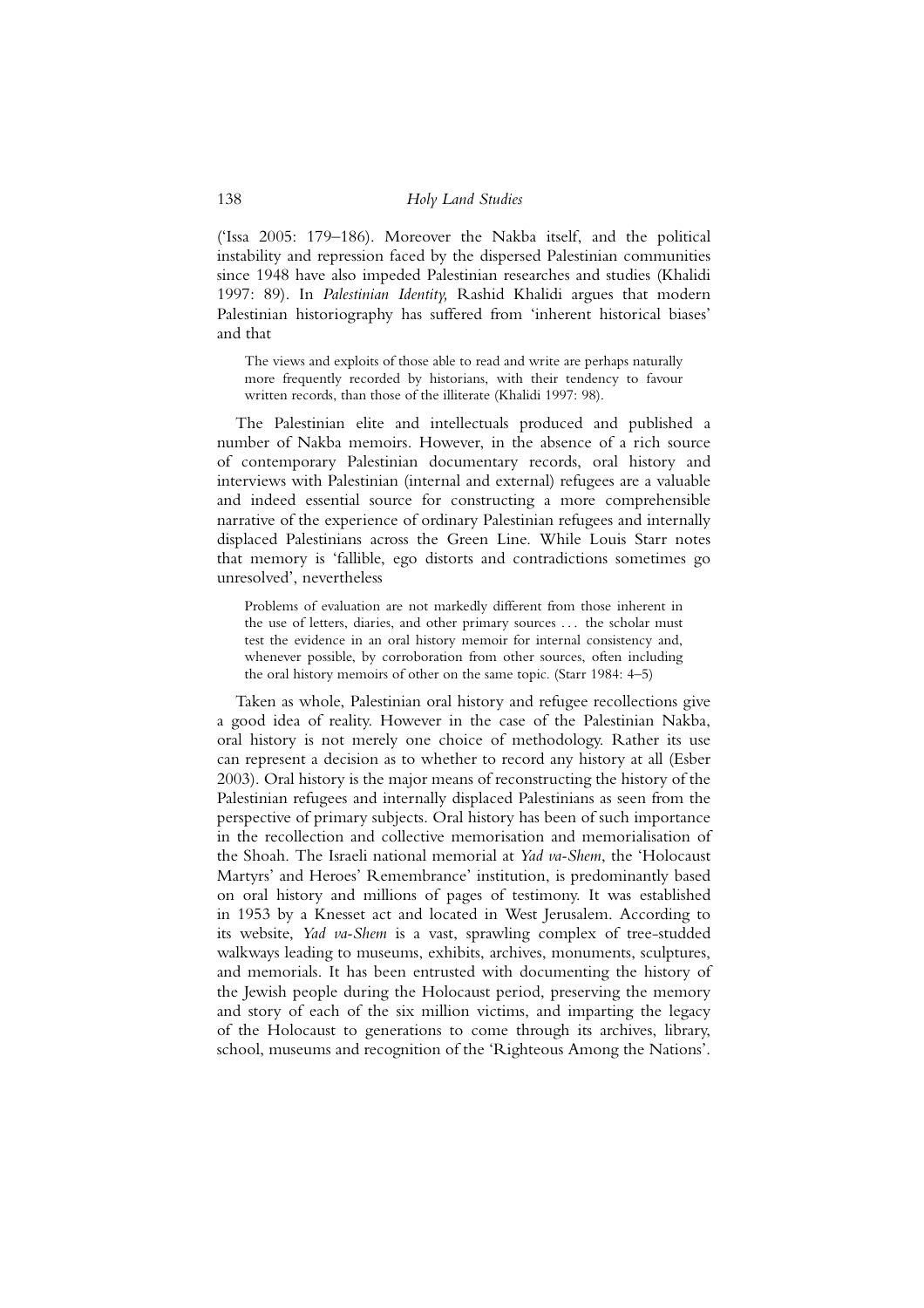The archive collection of *Yad va-Shem* comprises 62 million pages of documents, nearly 267,500 photographs along with thousands of films and videotaped testimonies of survivors. The Hall of Names is a 'tribute to the victims by remembering them not as anonymous numbers but as individual human beings'. The 'Pages of Testimony' are symbolic gravestones, which record names and biographical data of millions of martyrs, as submitted by family members and friends. To date *Yad va-Shem* has computerised 3.2 million names of Holocaust victims, compiled from approximately 2 million pages of testimony and various other lists. The collections of *Yad va-Shem* include tens of thousands of testimonies dictated, recorded or videotaped by survivors of the Shoah in Israel and elsewhere. The testimonies are in all of the languages spoken by the survivors. A second type of testimony consists of the forms filled out by survivors or relatives of the victims containing information about individual victims, such as their names, place and date of birth, place of residence, vocation, place and circumstances of death and so on. 2 million pages of testimony have been digitised in order to be accessible to the public in the institution's Central Database of Shoah Victims' Names which went on online in September 2004.<sup>26</sup> However, in contrast to the Israeli national memorial at *Yad va-Shem* and other holocaust museums (including the Auschwitz-Birkenau Memorial and Museum in Oświęcim, Poland, and the US Holocaust Memorial Museum) there is no 'Nakba museum', no 'Nakba Hall of Names', no 'Central Database of *Nakba* Victims' Names', no tombstones or monuments for the hundreds of Palestinian villages destroyed in 1948. The hundreds of Palestinian villages and towns destroyed in 1948 are still forced out of Israeli public awareness, away from the signposts of memory.

However there are some interesting developments. Since 2002 the Nakba Archive in Lebanon has recorded more than 500 interviews on digital video with first generation Palestinian refugees living in the country about their recollections of 1948. This project was conceived as a collaborative grassroots initiative in which the refugees themselves were encouraged to participate in the process of representing this historical period. The project, which consists of about 1,000 hours of video testimony with refugees from over 135 villages in pre-1948 Palestine, has its work centred on the twelve official UNRWA camps in Lebanon. But it has also conducted interviews within unregistered refugee 'gatherings', and with middle class and elite Palestinians living in urban centres in Lebanon. Apparently six duplicate sets of the interviews have been produced, along with a detailed database and search engine and copies of the archive will be held at the Institute for Palestine

26 *Yad va-Shem* website at: http://www.yad-vashem.org.il/about\_yad/index\_ about\_yad.html.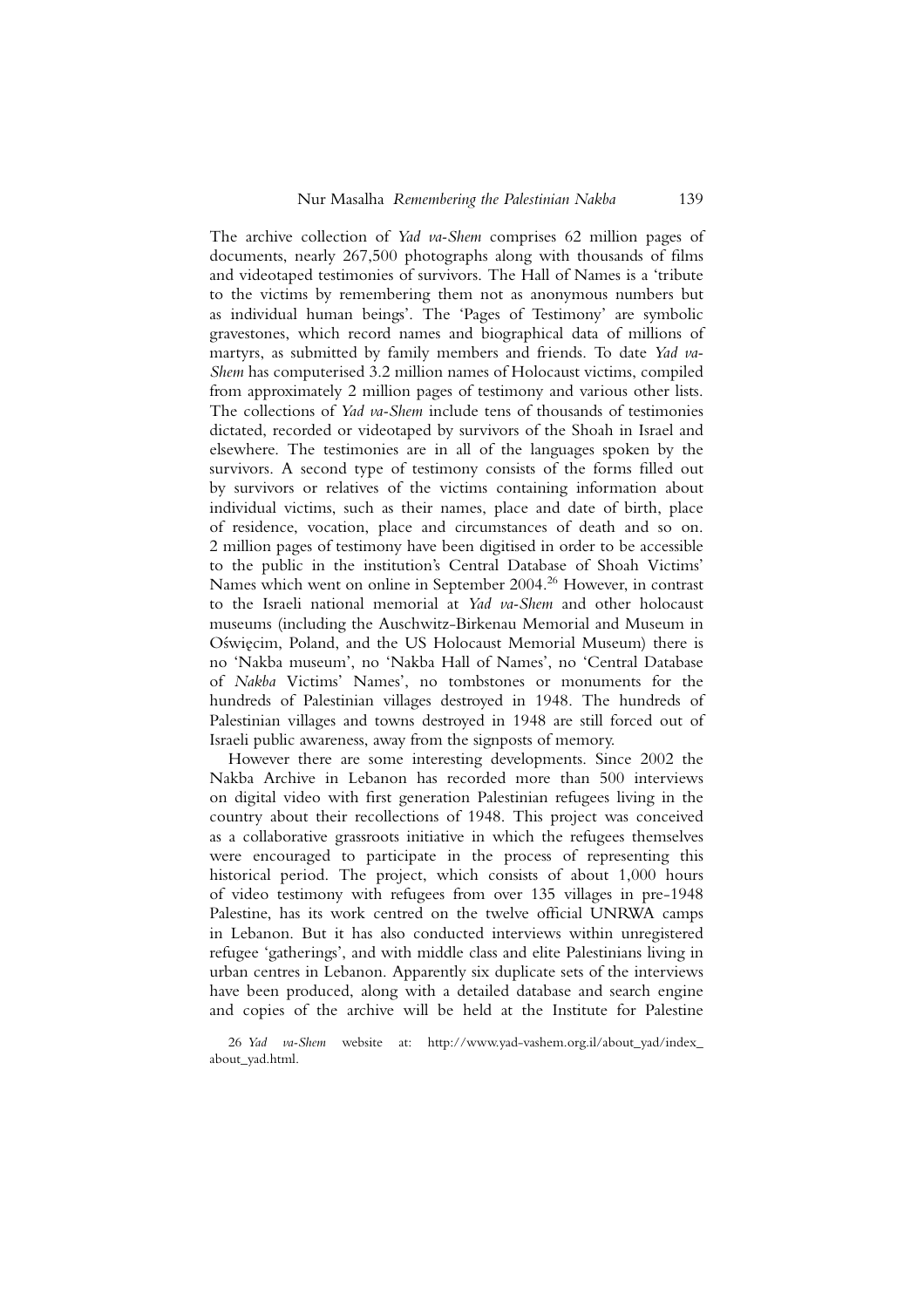Studies in Beirut, Birzeit University (Palestine), the American University of Cairo, Oxford and Harvard universities.<sup>27</sup> The project is also part of the 'Remembrance Museum' which is being established by the Welfare Association in Palestine. According to its website the Welfare Association's Remembrance Museum will be

a national museum, to operate as an independent, non-profit organization, for the purpose of recording and reflecting Palestinian history. A technical team of specialists in a variety of fields is engaged in planning the museum project. The museum is to be based in Jerusalem but satellite locations are being considered in Birzeit, Bethlehem and Abu Dis until a suitable Jerusalem location can be identified. The museum will concentrate on the last 300 years of Palestinian history and will contain permanent and multimedia exhibits, a library and research center, and an educational resource center.28

Furthermore those of us who have used Israeli archival sources know that there are still many files of the Israeli army from 1948 which are still closed and not accessible to the historian or the public. But what are the overall historiographical implications of the debate on 1948? The first point concerns the military historiography of 1948 which tends to dominate Israeli and Western historiographies. The clashes taking place in Palestine during the late Mandatory period have been treated as part of an overall war between the Arab and Israeli armies. Such a paradigm calls for the expertise of military historians (Pappé 2004a: 185–186). Military historians tend to concentrate on the balance of power and military strategy and tactics. They see actions and people as part of the theatre of war, where events and actions are judged on a moral basis very different from that applicable in a non-combatant situation. The writing of the military historiography of 1948 inherently tends to favour the victorious Israeli army. Israeli revisionist historian Ilan Pappé argues that the events of 1948 should be examined within the paradigm of 'population transfer' and 'ethnic cleansing' and not just as part of military history. The UN partition plan of November 1947 did envisage some form of bi-nationalism for Palestine-Israel; the UN certainly did not envisage an exclusive (ethnically cleansed) Jewish state in 1948. This means that the expulsion of Palestinians in 1948 by the Israeli army was part of the *domestic* policies implemented by an Israeli regime *vis-à-vis* it own Palestinian citizens. The decisive factors in 1948 were ethnic ideology, colonial settlement policy and demographic strategy, rather than military plans or considerations (Pappé 2004a: 186). In my work *Expulsion of the Palestinians: The Concept of 'Transfer' in Zionist Political Thought* (1992)

<sup>27</sup> http://www.nakba-archive.org/.

<sup>28</sup> http://www.welfareassociation.org/english/special.htm.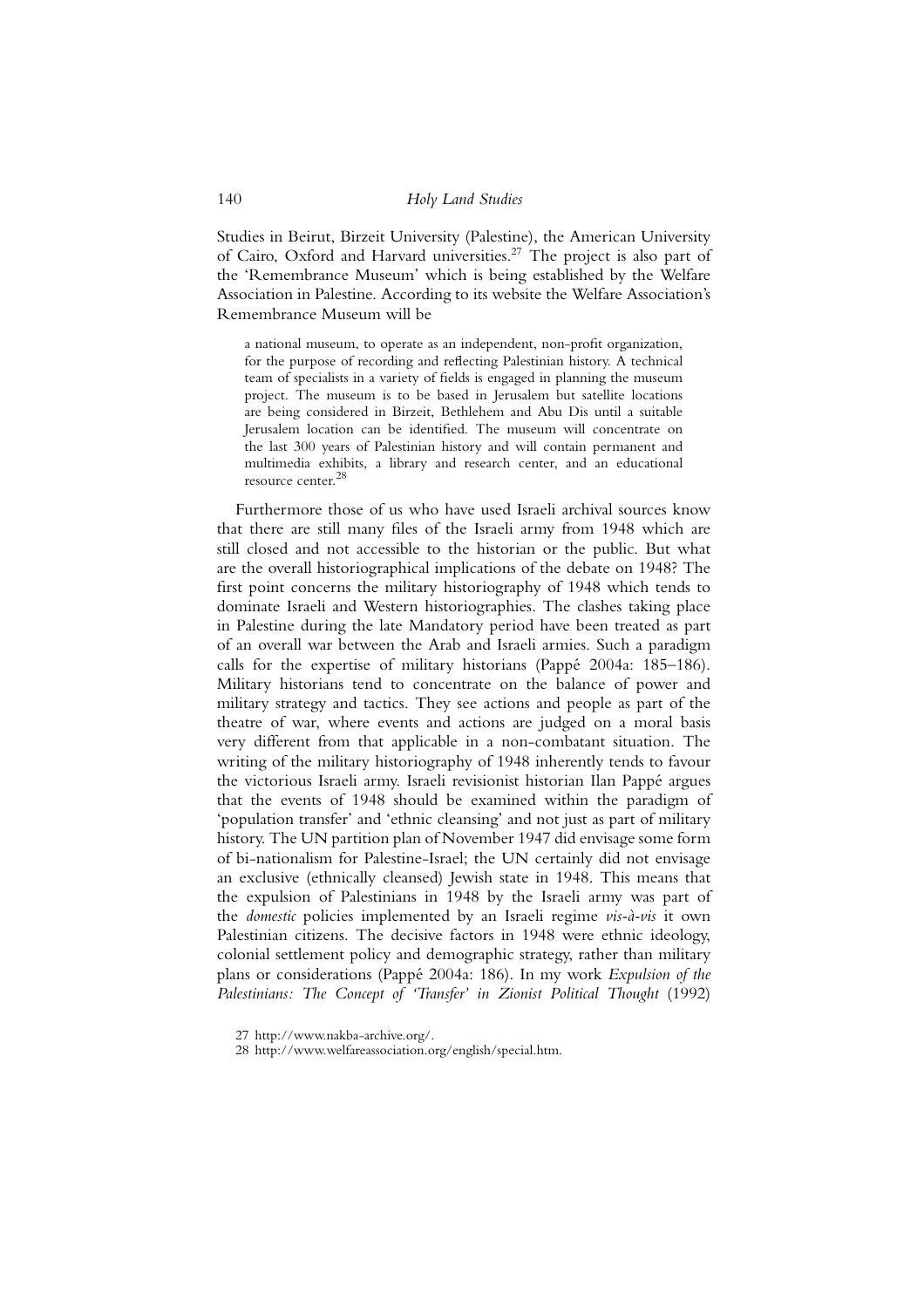I show that 'transfer' – a euphemism for expulsion and 'ethnic cleansing' was from the start an integral part of Zionism and that much of the 'ethnic cleansing' of the Nakba was not related to the battles taking place between regular armies waging war.

Pappé makes another important point which centres on the difference between macro and micro histories. The Israeli 'New Historiography' of 1948 has remained largely macro-historical. This is partly due to the nature of the Israeli archival material. In general Israeli archival sources give us a skimpy picture of 1948. This means that a detailed description of what happened in the case of each Palestinian village and town remains largely elusive. Often a document produced in 1948 by an Israeli army officer refers briefly to an occupation of a Palestinian village, or to the 'purification' of another. Pappé points out that Palestinian oral history can produce historically accurate accounts of 1948, showing that the same events in 1948 appear in a detailed and graphic form in accounts of memory, often as a tale of expulsion, and sometimes even massacre. Israeli historians who reject Palestinian oral history may conclude there was no massacre until the precise documentary sources assure them otherwise. Avishai Margalit (2003), Alessandro Portelli (1997) and others argue that 'Memory is *knowledge from the past*. It s not necessarily *knowledge of the past*';29 and that oral history tells less about events in history and much more about the significance of the events. But written documents are also often the result of a processing of oral testimonies (Pappé 2004a: 186). Therefore refugee memory accounts could be as authentic as the documented ones. But also the narrative of individual villages and towns in Palestine can *only* be constructed with the help of Palestinian oral history. Consequently oral history is a crucial methodology for pursuing further research on the Nakba. Although oral history is not a substitute for archival material, it can supply crucial material for filling gaps and be cross-referenced with archival sources and documentary evidence.

#### **The Nakba as a Key Site of Palestinian Collective Memory**

Collective memory and commemoration have played an important role in nation-building processes and as a vehicle for victims of injustice and violence to articulate their experience of suffering. Narratives of memory and commemoration have also been part of grassroots initiatives to bring to life marginalised and counter-narratives that have been suppressed, either by hegemonic discourses or the unwillingness on the part of repressive regimes to acknowledge the past (Makdisi and Silverstein 2006).

<sup>29</sup> Quoted in Fierke (2008: 34).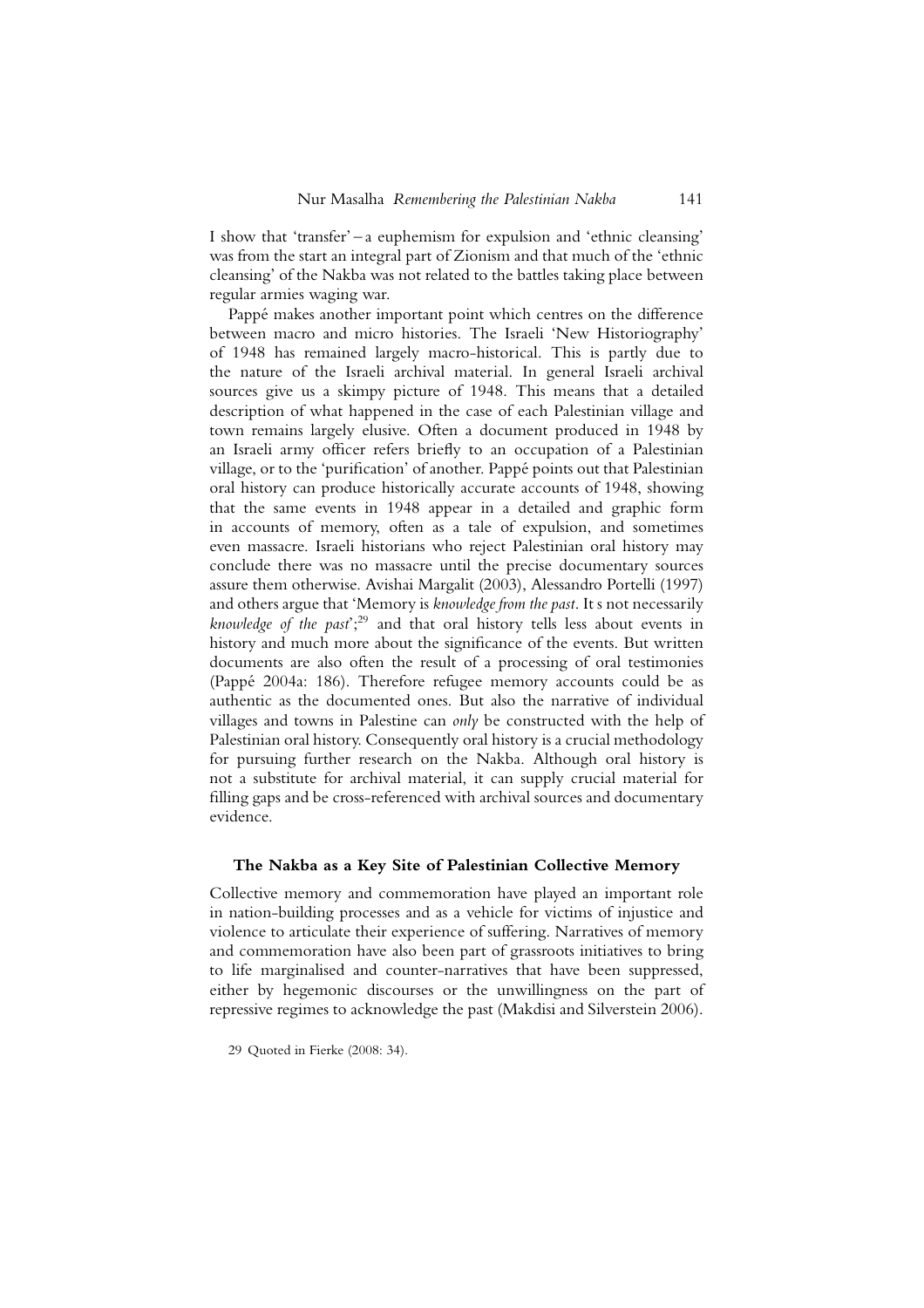In the case of the indigenous inhabitants of Palestine the Nakba has been a key site of collective memory and history that 'connects all Palestinians to a specific point in time that has become for them an "eternal present"' (Sa'di 2002: 177). While Palestinian national identity took roots long before 1948, Palestinian memory accounts of the post-Nakba period played a major role in the reconstruction of Palestinian national identity and the emergence of the PLO in the 1960s; in recent decades there has been an intense relationship between the Nakba and the articulation of Palestinian national identity (Sanbar 2001: 87–94; Sa'di and Abu-Lughod 2007: 4; Sa'di 2002: 175–198; Khalidi 1997; Fierke 2008: 34; Slyomovics 1998; Sayigh 2007: 135).

In the absence of a Palestinian state, which would have been expected to devote material and cultural resources to commemorative events and memorialisation projects, Palestinian refugee communities in Lebanon and elsewhere in the Middle East have actively promoted Nakba commemoration and memorialisation (Khalili 2005: 30–45). Since 1948 Palestinian refugees from individual villages marked 'their' Nakba, or the anniversary of the date of the fall of their village. At the same time, however, for many years the topic of the Nakba was hardly broached in Palestinian film-making – a memory too painful to evoke (Bresheet 2007: 160–163). In *Nakba: Palestine, 1948, and the Claims of Memory* (2007) Ahmad H. Sa'di and Lila Abu-Lughod show how in the last decade this has changed dramatically, with Palestinian filmmakers examining the history and the memories of this cataclysmic event. The book provides excellent accounts of memory of the Nakba in a number of recent Palestinian films. It also explores concepts of home and exile, identity and its relationship to memory, and exilic cinema and its characteristics, cinematic use of narrative devices and storytelling and the struggle between two opposing narratives: the hegemonic (Zionist) narrative which tries to displace, replace and suppress the narrative of the indigenous people of Palestine (Sa'di and Abu-Lughod 2007). Of course as Palestinian film-maker Omar al-Qattan (2007: 191) points out, 'There is no single Palestinian memory' of the Nakba – 'rather, there are many tangled memories. A collective memory or experience is in its nature complex and elusive, constantly changing with time'. *Nakba: Palestine, 1948 and the Claims of Memory* (2007) and *Catastrophe Remembered* (2005) are two of the recent collections which explore the complex narratives of the Nakba. Drawing on the works of memory theorists such as Maurice Halbwachs (1980) and Pierre Nora (1996; 1997; 1998), Sa'di and Abu-Lughod show that authors dealing with Palestinian narratives of memory have not always been sensitive to the complex and multi-layered relationships existing between collective memory, oral history and historiography. As a result, studies of Palestinian collective memory have been largely divorced from the broader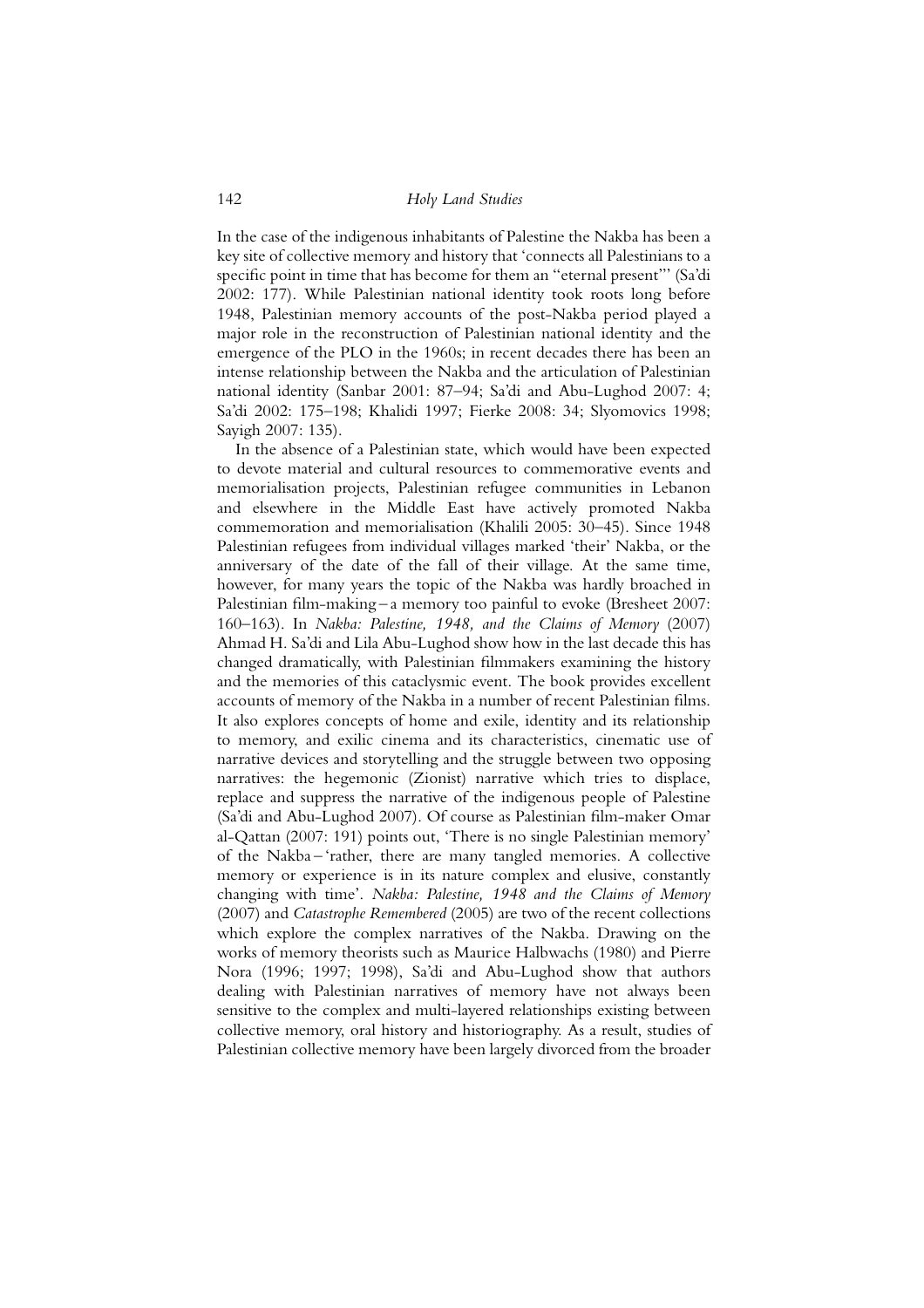political context, national narratives and national identities, elite discourses and the class structures which inform and shape them (Sa'di and Abu-Lughod 2007).

Ten years ago, in 1998, there was a remarkable proliferation of Palestinian films, memoirs and archival websites – all created around the  $50<sup>th</sup>$  anniversary of the Nakba. In conjunction with this  $50<sup>th</sup>$  anniversary, several films were released, including Edward Said's *In Search of Palestine*, Muhammad Bakri's *1948*, Simone Bitton's film about the poet Mahmoud Darwish: *Et la terre comme la langue* (Bresheet 2007: 160–87). More Nakba films have recently been released in conjunction with the  $60<sup>th</sup>$  anniversary, including Maryse Gargour's *La Terre Parle Arabe*, with which I have been personally involved.30 Also since 1998 several 'online archives' have been created on oral history and refugee experiences and recollections of the Nakba.

Palestinian social history and refugee experience and stories about places from their past that appear in oral history collections, autobiographies, novels, poetry collections and memorial books focus on both the symbolic and the emotional connections of Palestinians to their former homes and villages. It is also the 'documentary evidence' that proves their existence and legal right to the land of their ancestors. Their memory accounts of Palestine before 1948 reflect the beauty of the landscape, richness of the land and of village and city lives. These narratives about the land testify to the intimate and intense experience of everyday life on the land – the names of the valleys and wadis, hills, shrines, streets, springs and water wells, cultivated fields and vineyards; the importance of all kinds of trees (olive, almond, grape) and other natural elements in memories of the past (Sa'di and Abu-Lughod 2007). Hand-drawn maps marking the places of importance to the villagers, personal documents, personal memories and oral accounts all intertwine to create a larger picture and a collective narrative of life before the Nakba (Sa'di and Abu-Lughod 2007). Interestingly, however, Sa'di and Abu-Lughod (2007) show how until recently little research has been carried out in order to understand the underlying power claims within the context of what French sociologist Pierre Bourdieu would have referred to as the Palestinian 'symbolic marketplace' (Bourdieu 1977); narratives of memory are the archaeology of a people criss-crossed with individual experiences – narratives of suffering and *sumud* (steadfastness), of courage and resistance born out of anger and revolt against oppression (Sa'di and Abu-Lughod 2007).

<sup>30</sup> This documentary film has recently won three international awards, including the palmares de la 13eme edition du prix international du documentaire et du reportage mediterraneen.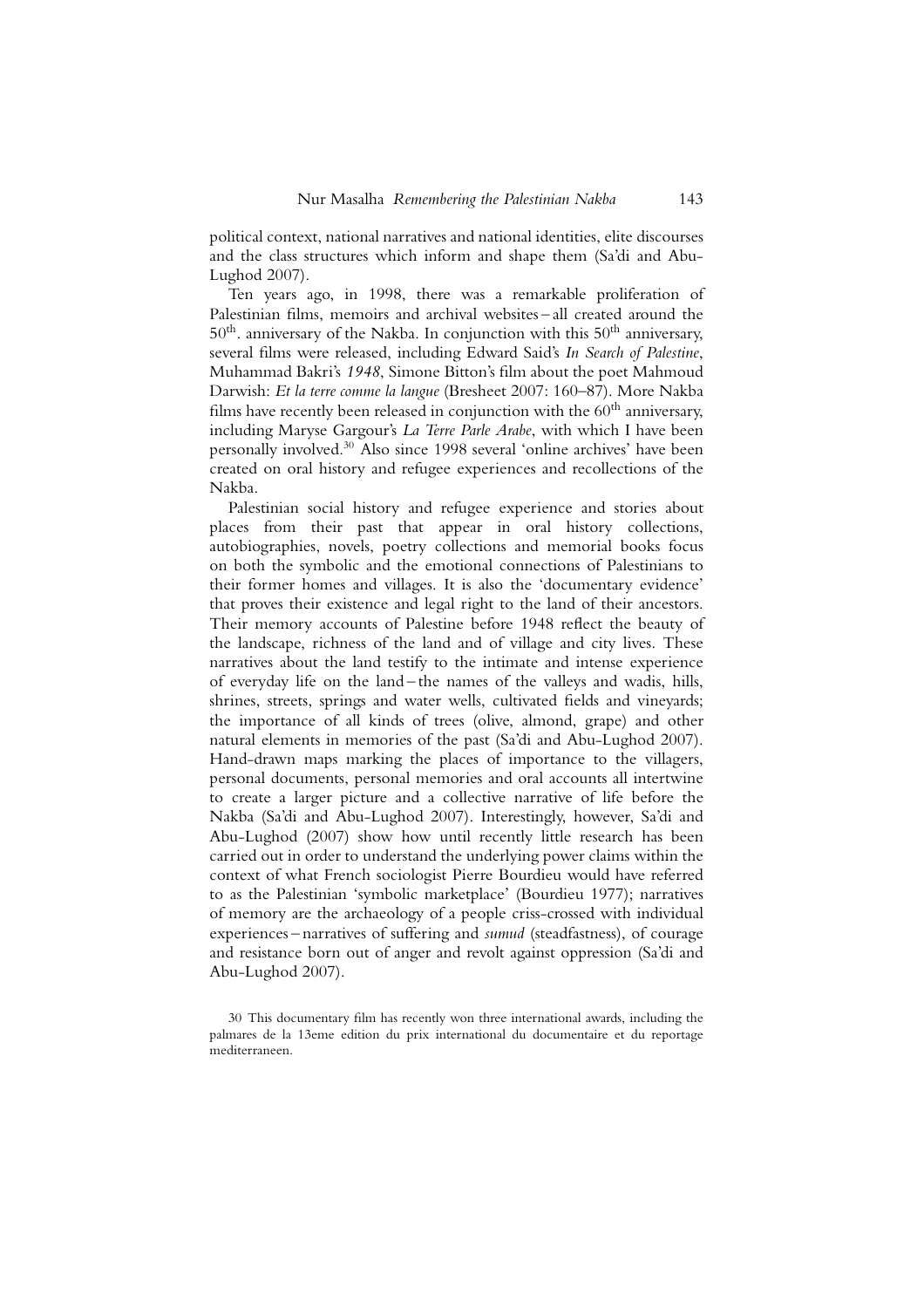## **Internal Refugees and Nakba Commemoration: Articulating a New Narrative on the Site of the Village of Origin**

Storytelling and memory accounts have always been central to the struggle of the internal refugees – internally displaced Palestinians inside Israel. Since 1948 the 'villages of origin' have been the centre of memory accounts and the important provider of 'legitimacy' for the internally displaced persons and for their struggle for return. Moreover in recent years the local campaigns of the internal refugees have reflected a strong relationship between memory accounts, refugee identity, and the desire to return to the place of origin. These three inter-connected dimensions are closely linked to the current grassroots struggle of the internal refugees. 'Socialisation' of the place of origin, promoted by many grassroots activists of the displaced communities, was aimed at creating a territoriallybased identity which centred on the village of origin. This, in turn, helped to empower and renew the struggle for return. Most of the activities of the internally displaced inside Israel have had a strong physical connection to the village of origin. These initiatives, which include annual Nakba commemorations, visits to destroyed villages, and summer camps, have taken place not only within the boundaries of the village of origin, but also outside it. These activities include issuing pamphlets about destroyed villages, printing new maps, lobbying Arab parties and politicians, petitioning the Israeli courts, and generally articulating the new 'narrative' of the village of origin (Boqa'i 2005:101; Masalha 2005a:  $46 - 7$ ).

The grassroots struggles of the internal refugees residing in host villages in Galilee has to take into account 'daily' issues and living conditions. $31$ However their political activism, which centres on the village of origin, is directed more against the Israeli government and its quasi-governmental arm the JNF. While becoming an important symbol for the provision of 'legitimacy' for the internal refugees, the village of origin also provides a collective identity for the internally displaced within the host village. The village of origin shapes the perception of both the past and the future, and more specifically the collective memory, refugee identity and desire to return. Social protests which centre on the village of origin embody elements of indigenous resistance directed against both the Israeli authorities and the 'status quo' in the host village. Through their grassroots struggles, the internal refugees articulate a new and more assertive programme which can only be fulfilled through return to the village of origin (Boqa'i 2005:101; Masalha 2005a: 43–51).

<sup>31</sup> On the adjustment patterns among Palestinian internal refugees inside Israel, see Al-Haj (1986: 651–673).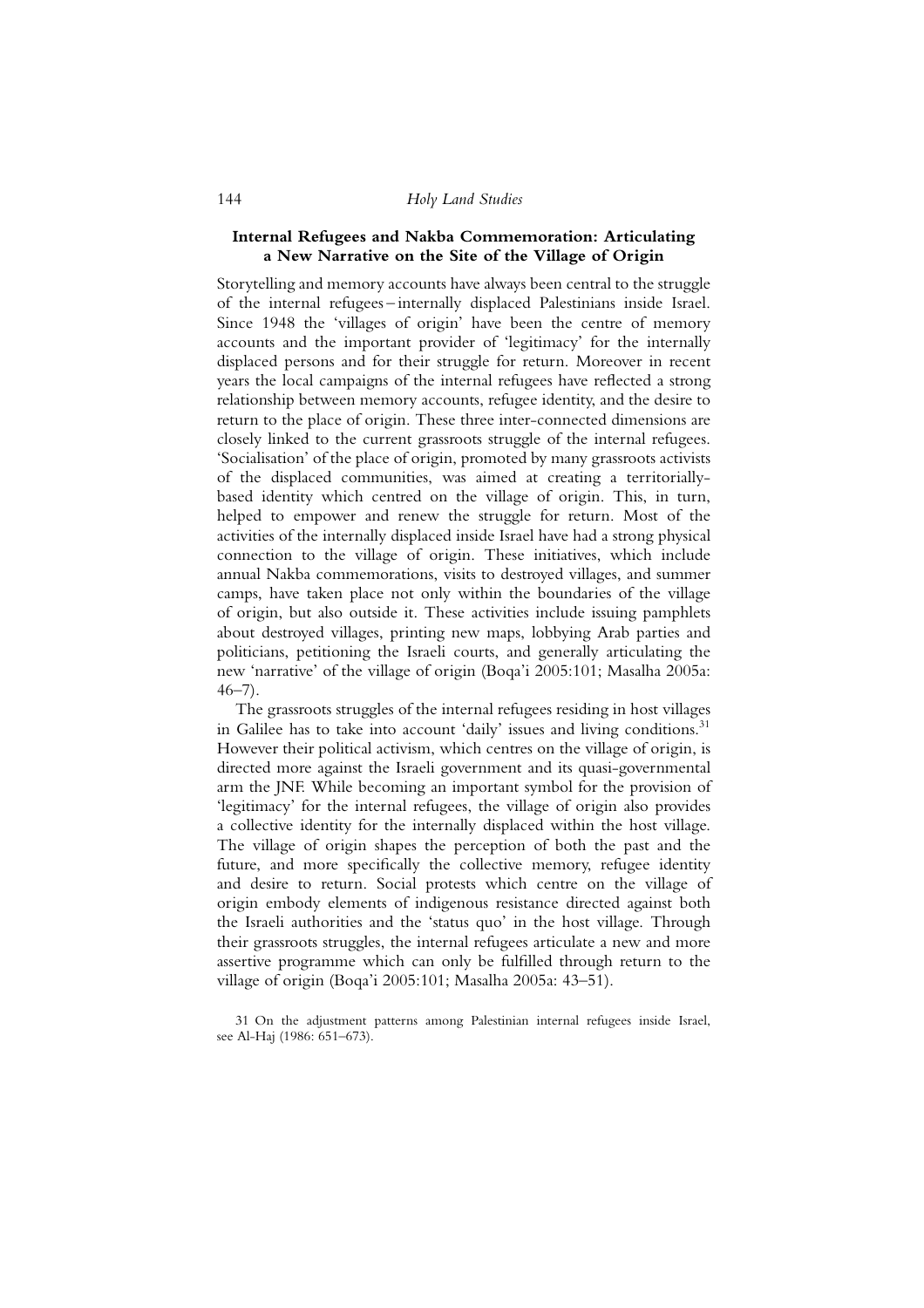In recent years grassroots organisations and NGOs set up by Palestinians inside Israel have waged a never-ending battle for the preservation of both Nakba memory and the material heritage of the refugees (Masalha 2005; Sa'di and Abu-Lughod 2007).<sup>32</sup> However, in contrast to the Israeli holocaust museum at *Yad va-Shem* in Jerusalem, there is still no central database of Nakba victims' names, no tombstones or monuments for the hundreds of villages ethnically cleansed in 1948. What is also more chilling is the fact that the Deir Yasin massacre of 9 April 1948 took place within sight of the place which became the holocaust museum in Jerusalem; only a mile from where Jewish martyrs are memorialised lie the Palestinian martyrs of Deir Yasin, whose graves are unknown and unmarked. In fact *Yad va-Shem* itself is situated on the lands of Deir Yasin, as is the city of Jerusalem western (Jewish) cemetery (Davis 2003: 25). The irony of *Yad va-Shem* and Deir Yasin is breathtaking; no Israelis and foreign visitors to *Yad va-Shem* go to Deir Yasin and in dedication ceremonies at *Yad va-Shem* no one ever looks to the north and remembers Deir Yasin (McGowan 1998: 6–7).

For Palestinians Deir Yasin has remained a potent symbol of the collective Nakba. But in Israel the ghosts of Deir Yasin, Lubya, Kafr Bir'im<sup>33</sup> and the hundreds of villages destroyed in 1948 are rendered completely invisible. Dr 'Azmi Bishara, a leading Palestinian intellectual from the Galilee, writes:

The villages that no longer exist were forced out of [Israeli] public awareness, away from the signposts of memory. They received new names-of Jewish settlements – but traces [of their past] were left behind, like the sabr bushes<sup>34</sup>, or the stones from fences or bricks from the demolished houses . . . The Arab villages have no tombstones and there are no monuments to them. There will be no equality and there will be no democracy [in Israel], and there will be no historic compromise [between Israelis and Palestinians] – until they receive their tombstones. The Jewish site cast out utterly the other, the 'local' i.e., the other who was in that place. The response of the [Israeli-Jewish] Left to the [Palestinian use of the] nomenclature of the collective memory was that this matter must be removed from the [Jewish-Arab national] compromise, [that] there is no room in the compromise of history. History itself will prove that it must be part of the compromise – in order for the victim to forgive, he must be recognised as a victim.<sup>35</sup>

33 On the story of Iqrit and Kafr Biri'm see, Ozacky-Lazar (1993).

34 *Sabr* is the Arabic name for a type of cactus which flourishes in Palestine.

35 'Azmi Bishara, 'Between Place and Space', *Studio* [Hebrew] 37, October 1992, quoted in Benvenisti (2000: 267).

<sup>32</sup> See also Gideon Levy, 'Twilight Zone/Social Studies Lesson', *Haaretz*, 31 March 2004, at: http://www.haaretz.com/hasen/spages/410906.html; Benvenisti (2000: 267–69).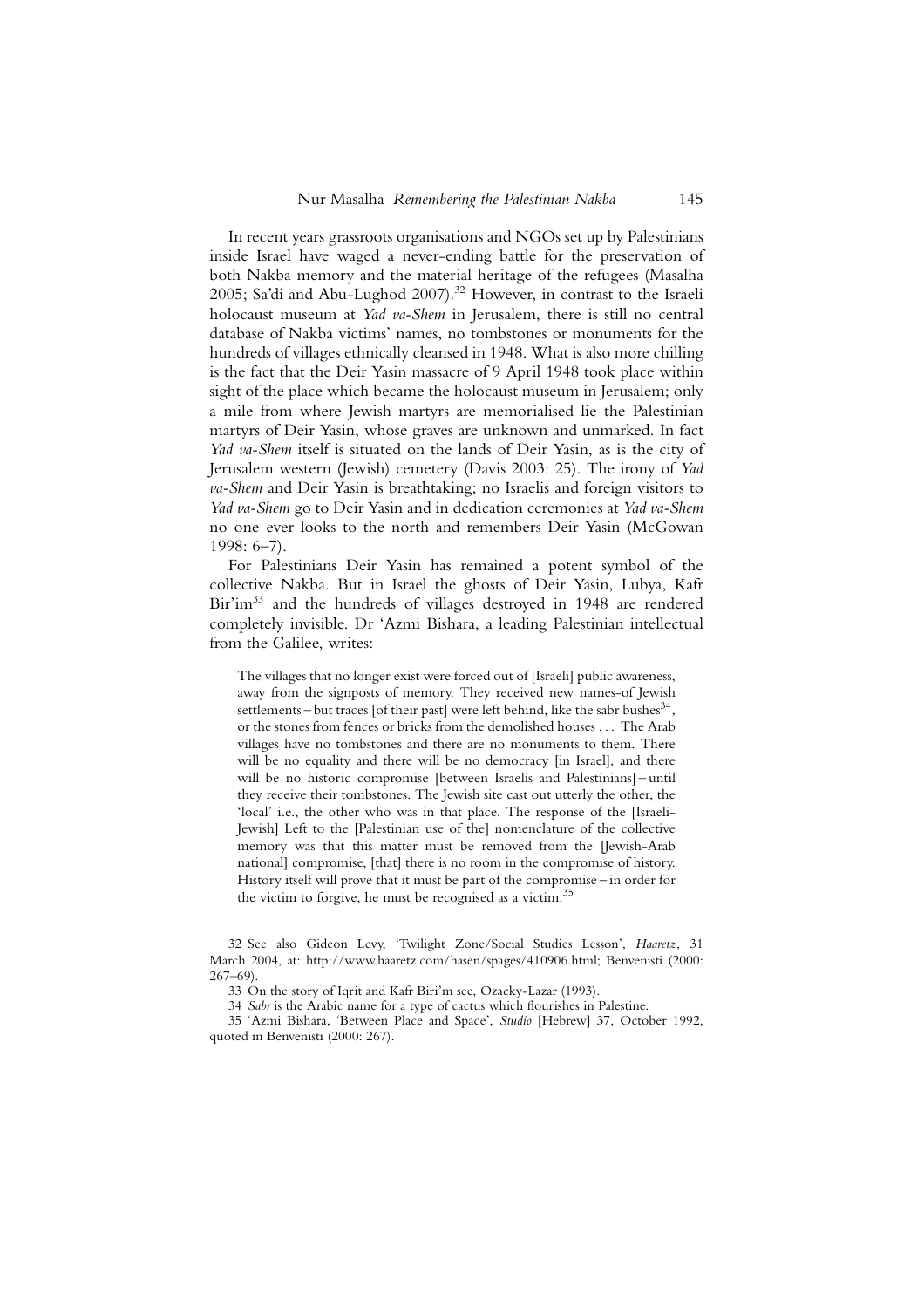An interesting development in the struggles of the internally displaced, which are centred on the villages of origin, has taken place among the second and third generations of internal refugees. Younger activists have made the village of origin a key project of collective memory and identity, and have expressed a stronger belief in future return than the older generation of internal refugees.<sup>36</sup> The same younger generations have also learned from their fathers' attempts to return without success in the past, taking into account the political developments that have taken place among Palestinians inside Israel. As Dawud Bader, a member of the second generation of internal refugees and one of the leaders of the Association for the Defense of the Rights of the Internally Displaced in Israel (ADRID), put it:

the internally displaced persons in Israel faced difficult experiences and bad conditions in the past. During the early years of military rule, displaced people could only find a shelter to live quietly and to try to advance themselves. Later, and gradually, the younger educated generation became more involved in political and national issues. The displaced persons became more advanced in many fields. They became more involved in confronting the Israeli authorities and their discriminatory policies. Israel doesn't distinguish in its policy between displaced persons and nondisplaced persons in the fields of land confiscation and ethnic-national discrimination.<sup>37</sup>

Younger generations of internal refugees began to recover the past and reconstruct memory accounts of the village of origin through various means. Until the 1980s the stories and memories of the older generation had largely existed in oral form, and within the social context of the host village. Since the early 1990s younger generations have been trying to articulate a new narrative of return and memorialisation. In this regard, the internal refugees have been more fortunate than the Palestinian refugees in the diaspora, owing to the possibility of physical access to the villages of origin, providing individuals and local groups with the opportunity to 'experience the village of origin'. As Secretary-General of ADRID Wakim Wakim explains:

Our task is not only to confront the grandsons of Zionism on the issue of displacement, or to rewrite the Palestinian Nakba narrative, systematically and comprehensively; it is more than this. We aim to organise the displaced

36 The vast majority of the Palestinian younger generation in Israel believed that the solution for the refugees and displaced persons must be based on UN resolution 194 (67 percent); while only slightly more than 50 percent of the older generation agreed with this position. The younger generation also believe that it is possible to implement resolution 194 (67 percent)-as opposed to only 40 percent of the older generation. See Zureik (1999).

37 Interview with Dawud Bader, 28 October 2002, Shaykh Dannun village, quoted in Boqa'i 2005: 102).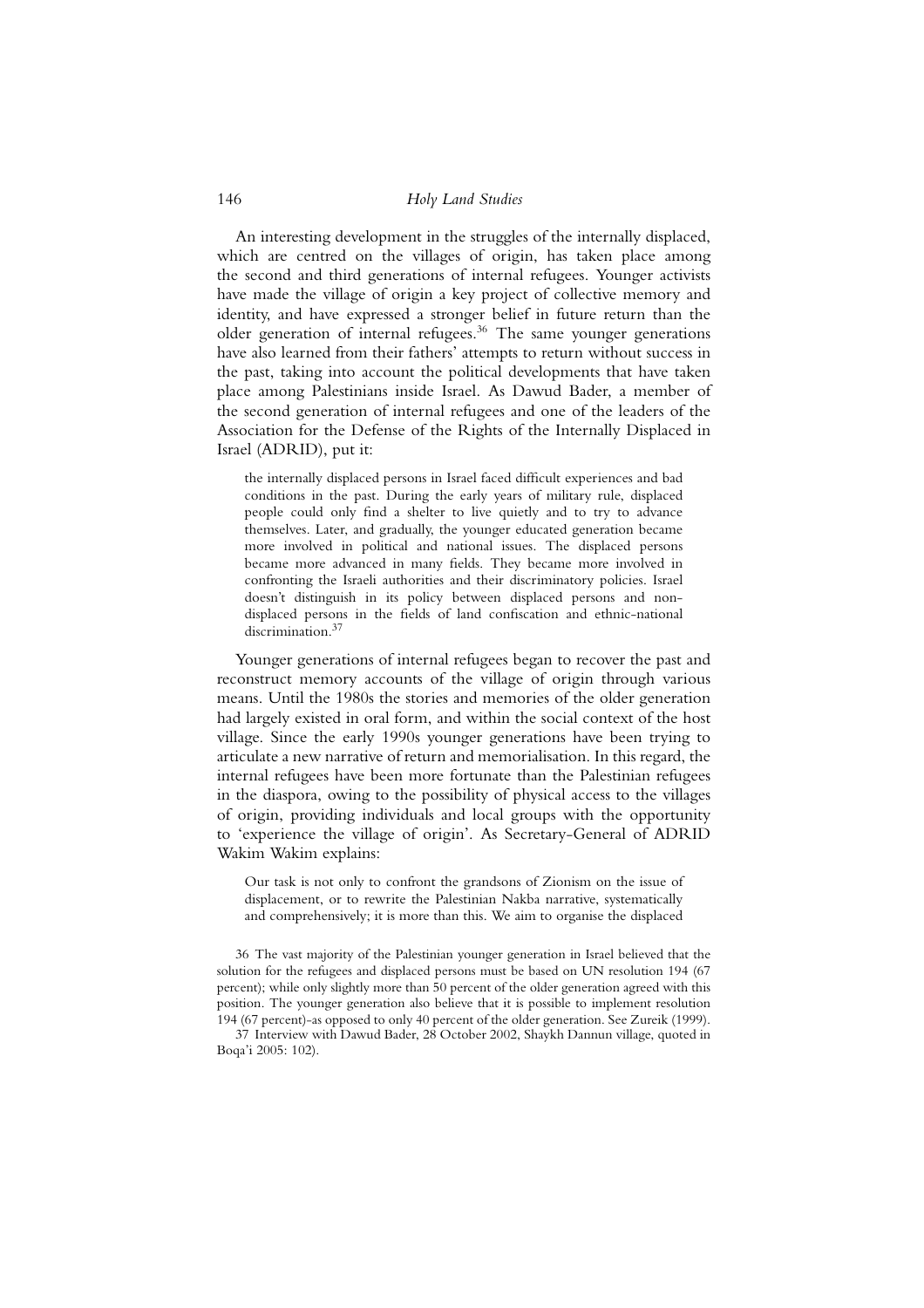communities through the popular committees and relevant associations, and under the [umbrella] of the Displaced Committee [ADRID], as an organised national forum, and by encouraging the local committees to organise visits [to the villages of origin], by publishing bulletins to strengthen the belonging of the de-populated village as a microcosm of Palestine, by organising summer camps for displaced children, and by protecting the holy sites in the depopulated villages. (Wakim 2001a)

Visits to the villages of origin, preserving holy sites, holding summer camps and marches within the boundaries of the village of origin, have become key components of the internal refugees' strategy in their attempts to articulate a new narrative based on the village of origin. These activities aim to encourage displaced people to 'rediscover' the village of origin themselves, and to empower their memory, sense of belonging and identity. During the commemoration of the Nakba in 2000, ADRID organised, in coordination with the local refugee committees, more than 20 marches and trips to the villages of origin (Badil 2002a).<sup>38</sup> In 2003 most of the Nakba commemoration activities were held in the villages of origin (Said 199; Boqa'i 2005:103).39

The protection and preservation of the original villages' Muslim and Christian holy sites are carried out on both local and national levels. In March 2002 displaced people from al-Ghabisiyya organised public prayer in front of the closed village mosque. The participants had asked the Israeli authorities to re-open the mosque which has been closed since 1997.40 Some of the voluntary and semi-religious activities in the villages of origin have been carried out by the Islamic-led Al-Aqsa Association, which has been looking after and cleaning remaining old mosques and cemeteries. In 1994, the Al-Aqsa Association presided over the voluntary work of restoring the cemetery in the depopulated village of Husha. Similar activities were also carried out in the old village of Balad al-Shaykh (Cohen 2000). The Al-Aqsa Association has continued to lobby the Israeli authorities for the re-opening for prayer of all old mosques in villages of origin. This campaign has had some successes, including the decision by the Israeli Ministry for Religious Affairs in the mid-1990s to spend some NIS300,000 (around \$70,000) on repairing some mosques in villages of origin (Sa'id 1999; Boqa'i 2005: 103).

38 Most of the IDPs national activities in the commemoration of the *Nakba* were held under the slogan of 'Their Independence**.** Our *Nakba*'. See ADRID press releases, 8 May 2000; 17 April 2001; 14 April 2001.

39 While the village of origin was the 'centre' of the 2003 *Nakba* commemoration activities of the internally displaced people inside Israel, the Palestinian refugees have tried to focus on another 'symbol' of *the Nakba*: namely the refugee camp. Approximately half of the 2003 *Nakba* commemoration activities in the West Bank and Gaza Strip took place inside refugee camps. See Boqai' and Rempel 2003.

40 A*l*-*Ittihad*, 3 March 2002.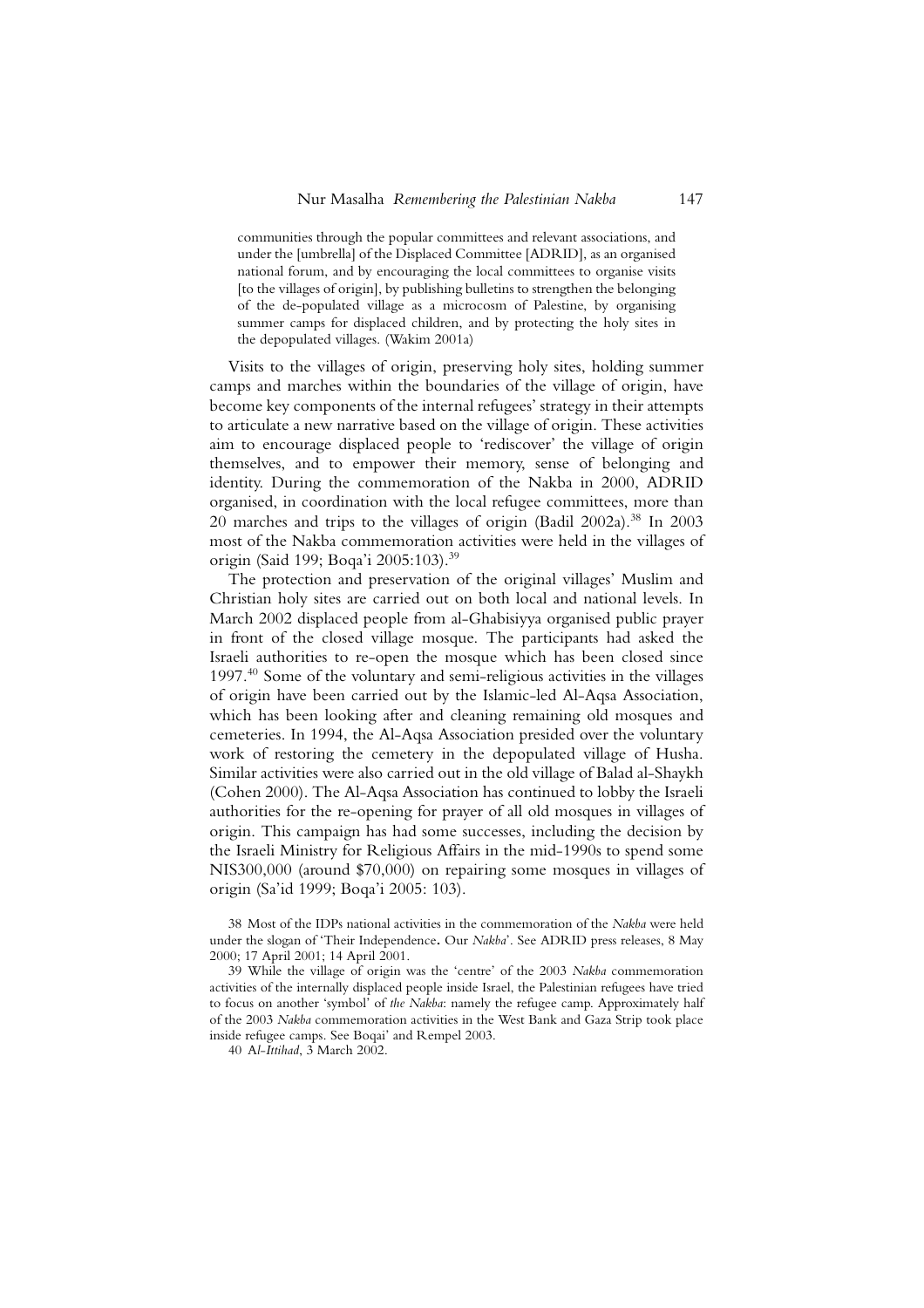Since 1987 displaced persons from Kafr Bir'im village have been organising annual summer camps on the site of this depopulated Arab village (Magate 2000). Working in coordination with various Arab NGOs, several village committees have organised summer camps in the villages of origin. During these summer camps, individuals from the first generation of displacement are often invited to come to give talks about life in the village before the 1948 Nakba. Organisers of the Kafr Bir'im summer camps summed up the purpose of the events: 'it's not to talk about the village, but rather to live it 24 hours a day' (Sa'id 1999; Boqa'i 2005: 103–104).

In 1998 ADRID, in coordination with local committees of internal refugees and Palestinian NGOs inside Israel, began organising the 'Return March' as a major annual event. The 'Return March' is held on the same day as Israeli 'Independence Day' – which is marked according to the Hebrew calendar – with the participation of thousands of displaced people and Palestinians inside Israel. One of the key slogans of the 'return march' is: 'their Independence Day is our Nakba/catastrophe'. The route of the return march included one of the host villages, ending with one of the villages of origin. In 1998, on the commemoration of the  $50<sup>th</sup>$ . anniversary of the Nakba, the march started from the town of Nazareth and ended in the pre-Nakba village of Saffuriyya.<sup>41</sup> In 2000 the march began in the host village of Kabul and ended in al-Damun village of origin. In 2001 it began in the host village of Yafa and ended in the Ma'lul village of origin. In 2001 there was also a march to al-Birwa village of origin (Wakim 2001a; Badil 2001), and in 2003 to Umm al-Zinat village of origin.<sup>42</sup> Other national dates around which marches were held included Land Day, and the 1948 date of village occupation, for example a march was held on 28 March 1998 from Shaykh Dannun host village to al-Ghabisiyya village of origin. These marches expressed a strong protest against the Israeli attitude towards the internal refugees; the symbolic 'return' each year to the village of origin on exactly the same day as Israel's 'independence' is symbolically powerful (Boqa'i 2005: 104).

Palestinian NGOs inside Israel and local committees of the internally displaced have produced geographical maps and oral histories, pamphlets and books focusing on the experience of displacement.<sup>43</sup> Historical accounts of the villages of origin, especially those accounts focusing on the pre-Nakba period, have been produced mostly by the displaced communities themselves. These accounts of the villages of origins in the pre-Nakba era list names of families, names of sites and landmarks,

<sup>41</sup> *Haaretz*, 15 May1998.

<sup>42</sup> ADRID press release, 26 April 2003.

<sup>43</sup> In 1998 ADRID published a book written by the Palestinian journalist Wadia 'Awawdeh on this experience and on memory and identity.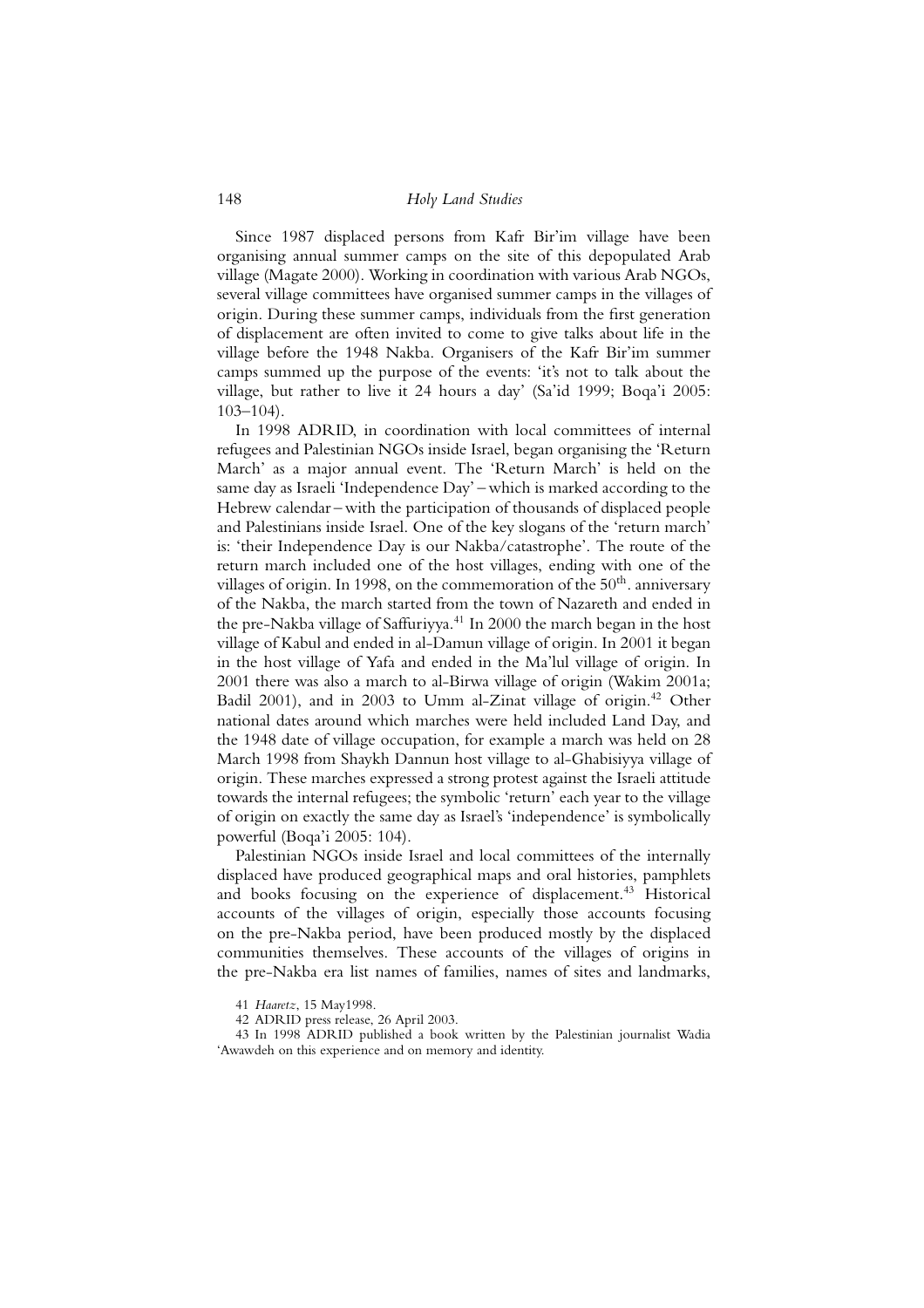the boundaries of the village, as well as including photos from the pre-1948 period.<sup>44</sup> 'Socialisation' of the village of origin, therefore, has been attained by commemorating the suffering of the internal refugees (and the Palestinian refugees as a whole) and remembering their places of origin. Collective commemoration and memorialisation have ensured that 'socialisation' processes have become central to the social protests of the internally displaced (Boqa'i 2005: 104).

Individual solutions for the Palestinian refugees will not suffice. There is a need to address the questions of land and property that have symbolic, religious, national, cultural and economic significance for the Palestinian refugee community as a whole. For Palestinians a main reason for the continuation of the Israel-Palestine conflict is the failure of the Israeli state to acknowledge 1948 as an 'ethnic cleansing' and the dispossession of the indigenous inhabitants of Palestine and their descendants. As long as this historical truth is denied or excluded, there can be no peace, no reconciliation in the Middle East. Clearly recognition of the Nakba is central to the future of Palestine and Israel; recognition of the historic injury and injustice that were visited upon the Palestinians is a prerequisite for a just solution.

Remembering the Nakba is also vital because its most salient byproduct was the Palestine refugee problem, the greatest and the most enduring refugee problem in the world. In the last two decades we have had major contributions by Palestinian authors, many of whose accounts have been based on oral history of the refugees themselves and 'social history from below'. Palestinian authors have also been producing data and memory accounts of the Nakba (Masalha 1992; 2005; Sanbar 1984; 1994; 1996 ; 2001: 87–94; 2001; Khalidi 1992; Abu Sitta 1998; Al-Azhari 1996; Sa'di and Abu-Lughod 2007; Sa'id 1992; 1999; Ashkar 2000; Cabaha and Brazilai 1996; Wakim 2001; 2001a; Badil 2001; 2002; 2002a**;** 2003; 2003a; al-Qalqili 2001), compiling and recording oral history and encouraging annual commemorations designed to preserve the memory of the catastrophe, while emphasising the link between refugee rights, collective identity and the challenge of return.

Remembrance seems to be about the past. But the Nakba did not end in 1948. For Palestinians, mourning 60 years of al-Nakba is not just about remembering the 'ethnic cleansing' of 1948; it is also about marking the ongoing dispossession and dislocation. Today the Nakba

<sup>44</sup> The local committee of al-Ghabsiyya, in coordination with ADRID, published a pamphlet on the village of al-Ghabsiyya in May 2002, '*Al-Ghabisiyya: We Still Have the Keys, the Story of an Uprooted Palestinian Village*'. And in May 2003, in coordination with the local committee of Umm al-Zinat, a booklet entitled: '*Umm al-Zinat: The Story of an Uprooted Palestinian Village*', was published by ADRID. The displaced committee of al-Damun village of origin published '*Al-Damun: My Village*' in May 2000.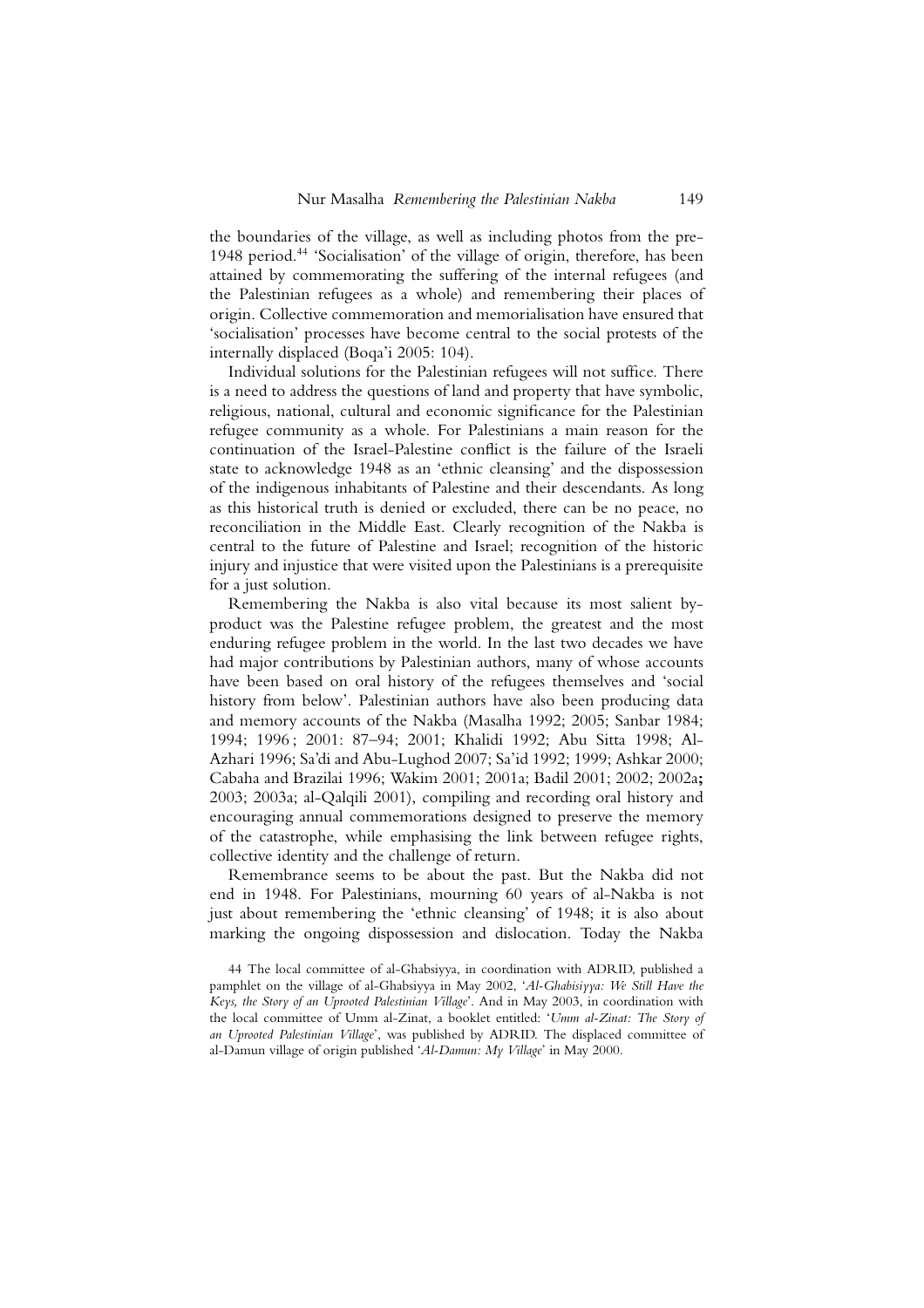continues: the ongoing forced displacement of Palestinians caused by land confiscation, continued closures and invasions, *de facto* annexation facilitated by Israel's 730-kilometre Apartheid Wall in the occupied West Bank, and the ongoing horrific siege of Gaza. Palestinians in Gaza, the West Bank and east Jerusalem are denied access to land, water, and other basic resources. Today the Nakba continues through the 'politics of denial'. There are more than 5 million Palestinian refugees around the world, all of whom are denied their internationally recognised 'right of return' to their homes and land. The history, rights and needs of Palestinian refugees have been excluded from recent Middle East peacemaking efforts. The failure of both the Israeli state and the international community to acknowledge 1948 as an 'ethnic cleansing' continues to underpin the Palestine-Israel conflict (Masalha 2005: 4).

### **Institutionalising Nakba Commemoration?**

The facts of the Nakba, the destruction of Palestinian society and dispersion of the Palestinian people in 1948, Israel's responsibility for 'ethnic cleansing', the denationalisation of the Palestinian refugees, the ocean of suffering in the last six decades and the gross and ongoing colonisation of Palestine and continuing violation of international law, morality and human decency by successive Israeli governments, are some of the issues which require redress. Many Palestinian activists believe that the struggle to publicise the truth about the Nakba would be better served by the institutionalisation of Nakba commemoration. Of course in Israel Holocaust commemoration is heavily institutionalised and Holocaust remembrance is a state-funded industry. In 1959 the Israeli parliament (Knesset) made Holocaust Remembrance Day (Yom Hashoah) a 'nationalist' public holiday. In 1961 another law was passed that closed all public entertainment on that day; at ten in the morning, a siren is sounded when everything stops and everyone stands in remembrance. In the absence of a Palestinian state, the efforts to institutionalise Nakba commemoration in Palestine will remain patchy. But perhaps the last thing the Palestinians need is a state-controlled Nakba industry – modelled on the Jewish 'holocaust industry'. There is a need, however, for various grassroots projects such as educational workshops on the Nakba, a Nakba Museum and perhaps the institutionalisation of a Nakba Memorial Day as a *worldwide* event. Nakba remembrance at grassroots levels will bind this generation directly to the older one, and bind the exiled to Palestine. It will also protect Nakba memory against its denial in Israel and around the world, and will relocate the right of return at the centre of peacemaking in the Middle East.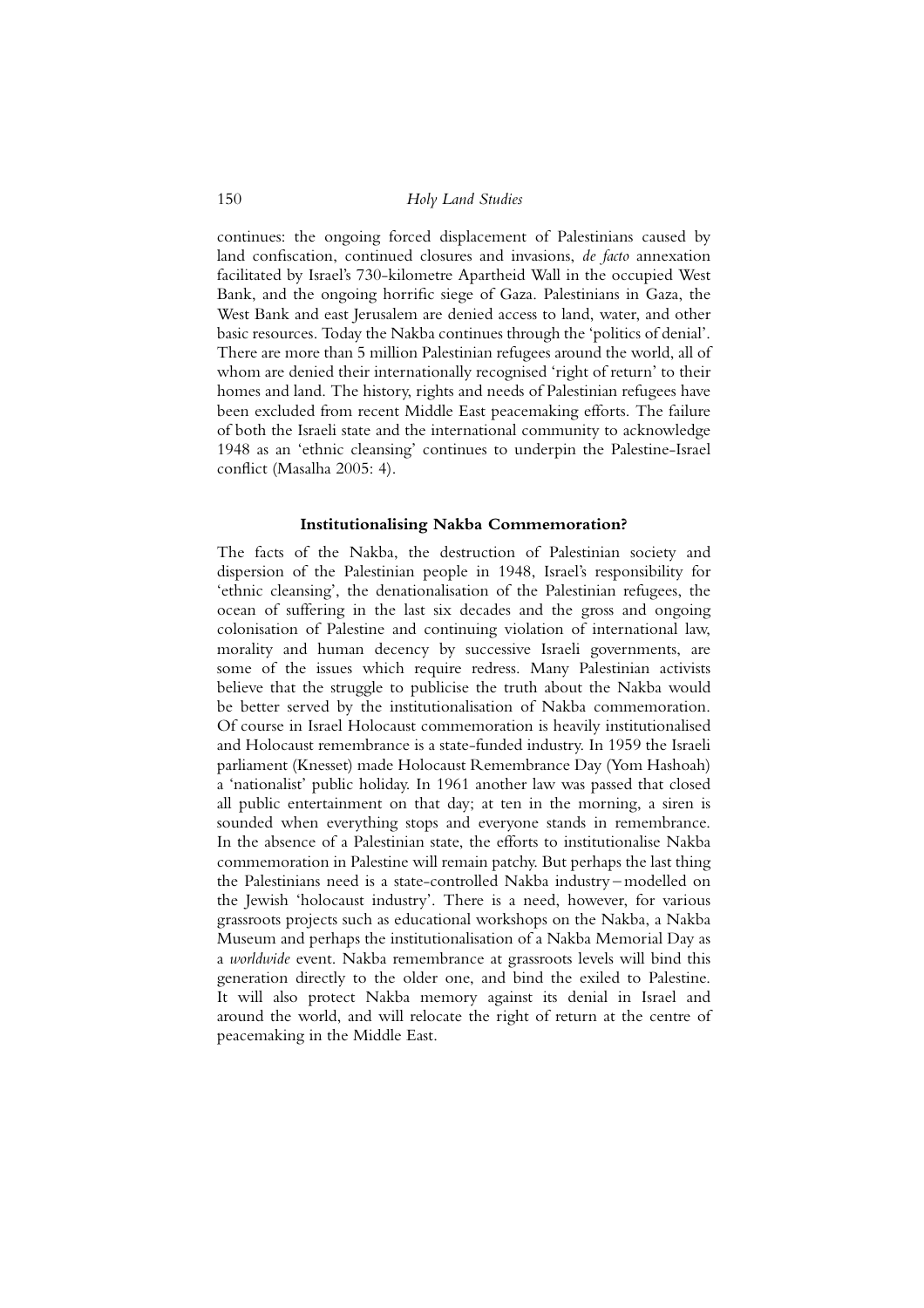Clearly there is a need for a new approach to peacemaking in Palestine based on a recognition that the root cause of the Palestine conflict is the Nakba. The righting of the wrongs inflicted in 1948, and the redressing of the evils inflicted on the Palestinians ever since, would allow both citizens and returnees to enjoy a normal and peaceful life on an equal basis in Palestine. But there can be no peace in the region until there is accountability, acknowledgement and acceptance of Israel's role in the continuing conflict. Public participation in peacemaking, and the inclusion of international human rights principles and the recognition of refugee rights are essential in any successful peace agreements.

Remembrance is also an act of hope and liberation. Edward Said once argued that to write more truthfully about what happened in 1948 is not merely to practice professional historiography; it is also a profoundly moral act of redemption and a struggle for justice and for a better world (Masalha 2007: 286). Remembering, as a work of mourning and commemorating, with its regime of truth, opens up new possibilities for attending to the rights of the victims of the Nakba (Sa'di and Abu-Lughod 2007). In English, 're-membering', which is made of 're' and 'membering', means reuniting things and putting the wreckage of a painful past together in ways which helps end suffering and helps the process of healing (Grey 2007). Collective amnesia and contemporary forms of silenced voices are not confined to the Palestinian refugees. Silenced voices are found in many countries among groups of migrant workers and asylum-seekers. These silences are partly due to racism and the lack of status granted to different groups, people who fall into the category of 'the despised Other'. These silences are often maintained because they serve racist and colonial interests, or vested interests (Grey 2007). In Palestine when injustice remains unaddressed, repetitive violence will continue to occur. How to break open the silence of injustice and many-layered oppressions, a key question we face in Palestine, is a key dimension in building truth and reconciliation. To quote Archbishop Desmond Tutu: 'it wasn't possible to move forward in South Africa without listening to the painful stories of victims of Apartheid in the Truth and Reconciliation Commission'. In 2002 Tutu said Israel was practising apartheid in its policies towards the Palestinians. He was 'very deeply distressed' by a visit to the Holy Land, adding that 'it reminded me so much of what happened to us black people in South Africa'.45 In Guatemala, also, there is the Recovery of Historical Memory Project (REMHI): the truth-telling of memories of the killings that would enable healing. Truth telling projects should be part

<sup>45</sup> Cited by the BBC, 24 May 2004, at http://news.bbc.co.uk/2/hi/ africa/3743389.stm.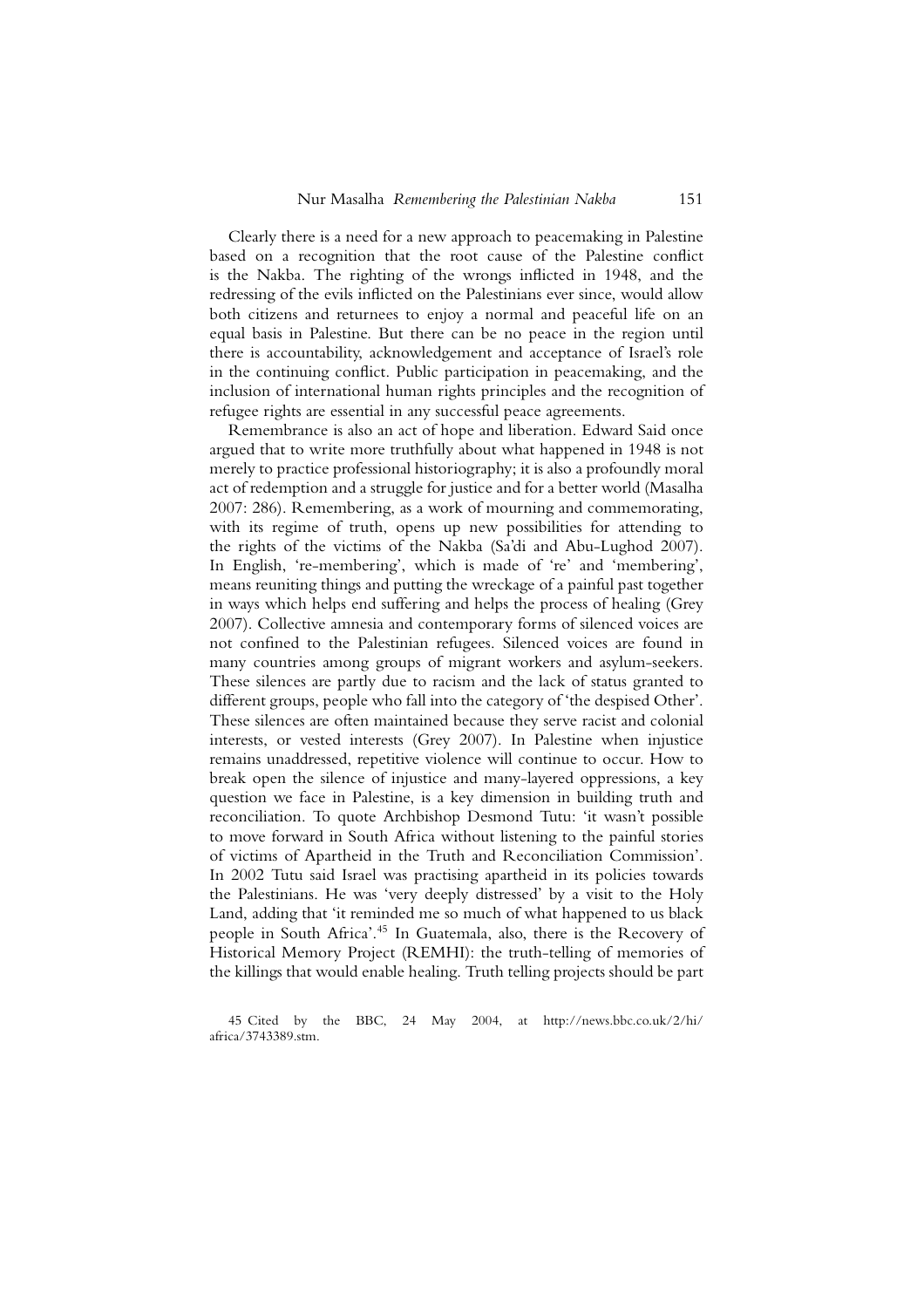of the solution in historic Palestine. Acknowledging and remembering the Nakba will help us to begin tackling the Palestine refugee problem.

#### **References**

- Abu El-Haj, Nadia (2001) *Facts on the Ground: Archaeological Practice and Territorial Selffashioning in Israeli Society* (Chicago: University of Chicago Press).
- Abu Hussein, Hussein and Fiona Mckay (2003) *Access Denied: Palestinian Land Rights in Israel* (London: Zed Books).
- Abu-Lughod, Ibrahim, Roger Heacock and Khaled Nashef (eds.) (1991) *The Landscape of Palestine: Equivocal Poetry* (Birzeit: Birzeit University Publications).
- Abu-Rabia', 'Aref (1999) 'Bedouins in the Negev: Displacement, Forced Resettlement and the Natural Zones', *Nashrat al-Hijra al-Qasriyya* 5 [Forced Migration Publication]: 31–3 [Arabic]).
- Abu Sitta, Salman (1998) *The Palestinian Nakba 1948: The Register of Depopulated Localities in Palestine* (London: Palestinian Return Centre).
- Al-'Arif, Arif (1958–1960) *Al-Nakba: Nakbat Bayt al-Maqdis Wal-Firdaws al-Mafqud, 1947–1952* [*The Disaster: The Disaster of Jerusalem and the Lost Paradise- 1947–52*], 6 Volumes (Beirut and Sidon, Lebanon: Al-Maktaba al-'Asriyya [Arabic]).
- Al-Azhari, A (1996) 'Memories of Saffuriyeh refugees with Israeli IDs,' *Palestine-Israel: Journal of Politics, Economics and Culture* (originally published in Hebrew in *Ma'ariv* daily, 15.10.1995, translated by Yael Lotan), Vol. 3, No.1 (Winter).
- Al-Haj, Majid (1986) 'Adjustment Patterns of the Arab Internal Refugees in Israel', *International Migration* 24, No.3: 651–73.
- Al-Qalqili, 'Abd al-Fattah (2004) *Al-Ard fi Thakirat al-Filastiniyyun: I'timadan 'ala al-Tarikh al-Shafawi fi Mukhayyam Jenin* [The Land in Palestinian Memory: Based on Oral Histories in the Jenin Refugee Camp] (Ramallah, Palestine: Shaml-Palestinian Diaspora and Refugee Centre).
- Al-Qattan, Omar (2007) 'The Secret Visitations of Memory' in Sa'di and Abu-Lughod 2007 *Nakba*: 191–206.
- 'Aqel, Mahmud (1992) '*Ayn Bayt 'Alma': Palestinian Refugee Camp, A Study in the Sociology of the Camps* (Jerusalem: PASSIA-Palestinian Academic Society for International Affairs [Arabic]).
- Ashkar, Ahmad (2000) 'The Uprooted Palestinian Refugees Inside Israel', *Shaml Newsletter* November (Ramallah, Palestine: Shaml-Palestinian Diaspora and Refugee Centre).
- Badil (2001) *First Annual Strategy Workshop in Cypress* (Bethlehem, Palestine: Badil Resource Center for Palestinian Residency and Refugee Rights [Arabic]).
- —(2002) *Internally Displaced Palestinians, International Protection and Durable Solution*. Badil Information and Discussion Briefs, No.9 (Bethlehem, Palestine: Badil Resource Centre for Palestinian Residency and Refugee Rights).
- —(2002a) *Second Annual Workshop*, Brussels, Coalition for the Palestinian Right of Return (Bethlehem, Palestine: Badil Resource Center for Palestinian Residency and Refugee Rights [Arabic]).
- —(2003) *2002 Survey of Palestinian Refugees and Internally Displaced Persons* (Bethlehem, Palestine: Badil Resource Center for Palestinian Residency and Refugee Rights).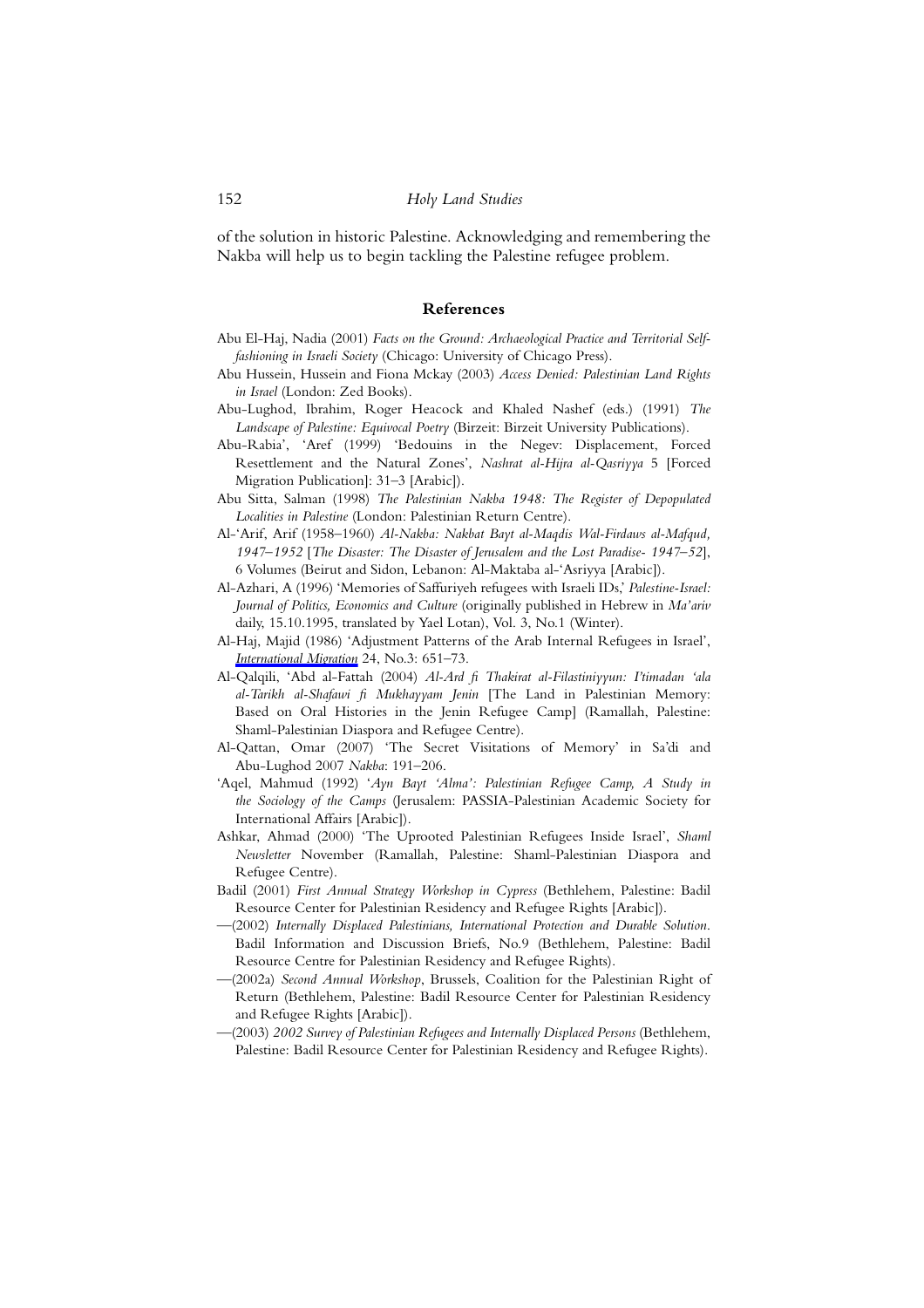- —(2003a) *Third Annual Strategy Workshop*, Copenhagen, Coalition for the Palestinian Right of Return (Bethlehem, Palestine: Badil Resource Center for Palestinian Residency and Refugee Rights [Arabic]).
- Ben-Gurion, David (1982) *Yoman Hamilhamah* [War Diary], vols.1–3 (Tel Aviv: Misrad Habitahon Publications [Hebrew]).
- Benvenisti, Meron (2000) *Sacred Landscape: The Buried History of the Holy land Since 1948* (Berkeley: University of California Press ).

—1986 *Conflicts and Contradictions* (New York: Villard).

- Boqa'i, Nihad (2005) 'Patterns of Internal Displacement, Social Adjustment and the Challenge of Return', Nur Masalha (ed.) (2005) *Catastrophe Remembered*: Palestine-*Israel and the Internal Refugee*-Essays in Memory of Edward W. Said (London: Zed Books): 73–112.
- Boqai', Nihad and Terry Rempel (2003) ' "Our Right of Return is the Real Road Map to Peace", Elite vs. Popular Approaches to Resolving the Palestinian Refugee Issue', *Between the Lines* III, Nos.23–24, September; and No. 25, December.
- Bourdieu, Pierre (1977) *Outline of a Theory of Practice* (Cambridge: Cambridge University Press).
- Bresheet, Haim (2007) 'The Continuity of Trauma and Struggle: Recent Cinematic Representations of the Nakba', in Sa'di and Abu-Lughod 2007 *Nakba*: 160–187.
- Cabaha, Mustafa and Ronit Brazilai (1996) *Refugees in their Homeland: The Internal Refugees in State of Israel 1948–1996*, Skirot 'Al Ha'aravim BeYesrael, No.2 (Giv'at Haviva: Institute for Peace Studies [Hebrew]).
- Cohen, Hillel (2000) *The Present Absentees: The Palestinian Refugees in Israel Since 1948* (Jerusalem: Centre for the Study of Arab Society in Israel, Van Leer Institute [Hebrew]).
- Davis, Rochelle (2007) 'Mapping the Past, Re-creating the Homeland: Memories of Village Places in pre-1948 Palestine', in Sa'di and Abu-Lughod, *Nakba: Palestine, 1948, and the Claims of Memory* 2007: 53–76.
- Davis, Uri (2003) *Apartheid Israel: The Possibilities for Struggle Within* (London and New York: Zed Books)
- Esber, Esber (2003) *War and Displacement in Mandate Palestine, 29 November 1947 to 15 May 1948*. Unpublished thesis submitted for the Degree of PhD, in History, SOAS, University of London).
- Fierke, K. M (2008) 'Memory and Violence in Israel/Palestine', *Human Rights & Human Welfare*, Vol. 8: 33–42.
- Grey, Mary (2007) *To Rwanda and Back: Liberation, Spirituality and Reconciliation* (London: Darton Longman & Todd).
- Halbwachs, Maurice (1980) *Collective Memory* (New York: Harper and Row).
- Humphries, Isabelle (2004) 'Palestinian Internal Refugees in the Galilee: From the Struggle to Survive to the New Narrative of Return (1948–2005)', *Holy land Studies: A Multidisciplinary Journal* 3, No.2 (November): 213–31.
- Humphries, Isabelle and Laleh Khalili (2007) 'Gender of Nakba Memory', in Sa'di and Abu-Lughod 2007: 207–27.
- 'Issa, Mahmoud (2005) '*The Nakba, Oral History and the Palestinian Peasantry: The case of Lubya*', in *Masalha (2005) Catastrophe Remembered*: 179–86.
- Kamen, Charles (1984) 'After the Catastrophe: The Arabs in Israel State 1948–1950', *Mahbarot Lamehkar Vebekorit* 10 (Jerusalem), pp. 5–91 [Hebrew]).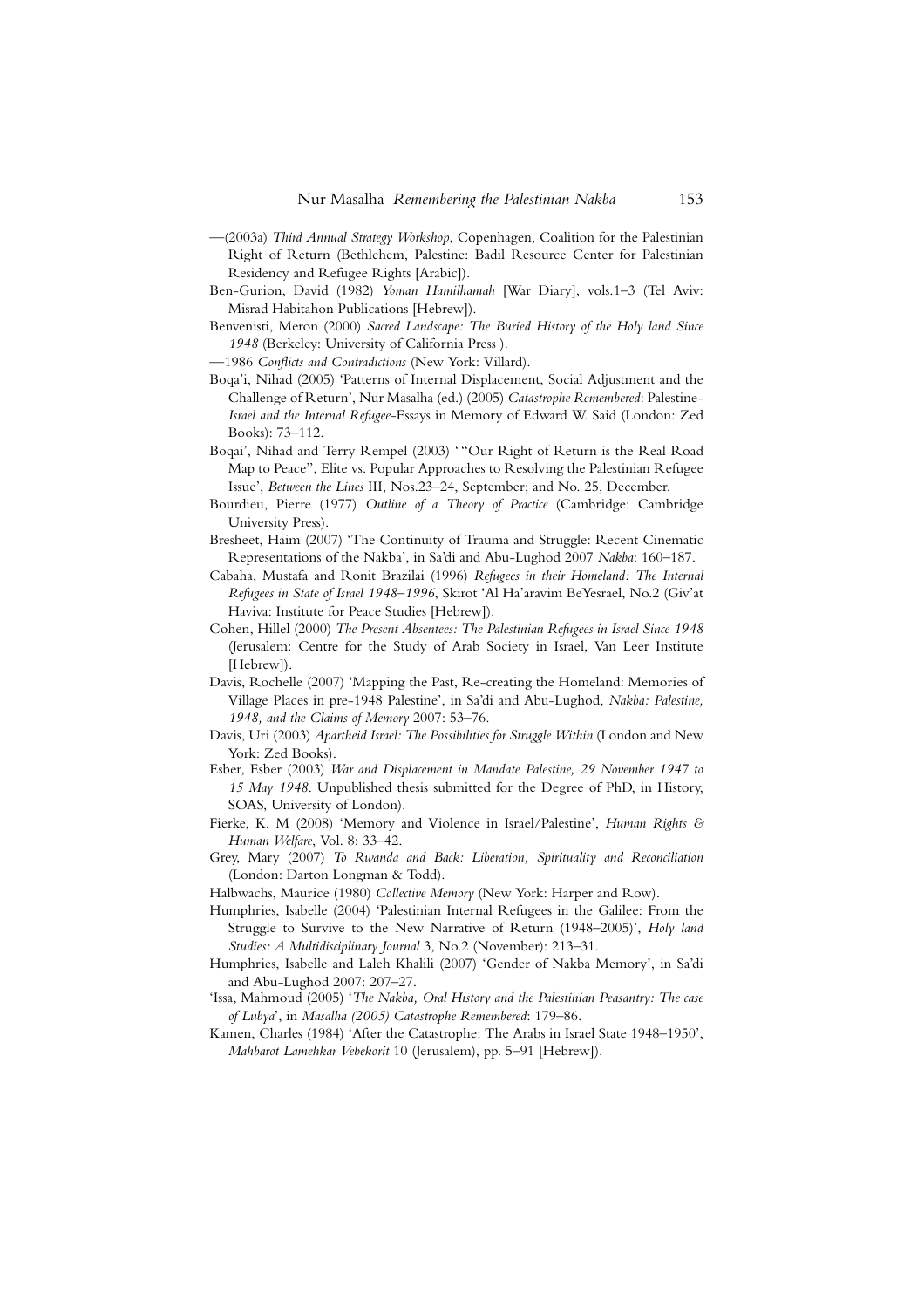- Khalidi, Rashid (1997) *Palestinian Identity: The Construction of Modern National Consciousness* (New York: Columbia University Press).
- Khalidi, Walid (1992) *All That Remains* (Washington DC: Institute for Palestine Studies).
- Khalili, Laleh (2005) *Places of Memory and Mourning: Palestinian Commemoration in the Refugee Camps of Lebanon', Comparative Studies of South Asia, Africa and the Middle East* 25, Number 1: 30–45.
- —(2007) *Heroes and Martyrs of Palestine: The Politics of National Commemoration* (Cambridge: Cambridge University Press).
- Korn, Alina (1991) 'The Arab Minority in Israel during the Military Government 1948–1966' (unpublished PhD dissertation, the Hebrew University of Jerusalem [Hebrew]).
- Lehn, Walter with Uri Davis (1988) *The Jewish National Fund* (London: Kegan Paul International).
- Magate, Ilan (2000) Birim, Enlisted Memory Group, Skirot 'Al Ha'aravim BaYesrael, No.26. (Giva't Haviva: Institute for Peace Studies [Hebrew]).
- Makdisi, Ussama and Paul A. Silverstein (eds.) (2006) *Memory and Violence from the Middle East and North Africa* (Bloomington, IN: Indiana University Press).

Margalit, Avishai (2003) *The Ethics of Memory* (Cambridge: Harvard University Press). Masalha Nur (1992) *Expulsion of the Palestinians: The Concept of 'Transfer' in Zionist*

- *Political Thought, 1882–1948* (Washington DC: Institute for Palestine Studies).
- —(1997) *A Land Without a People* (London: Faber and Faber).
- —(2000) *Imperial Israel and the Palestinians* (London: Pluto Press).
- —(2003) *The Politics of Denial: Israel and the Palestinian Refugee Problem* (London: Pluto Press).
- —(2005) *Catastrophe Remembered: Palestine-Israel and the Internal Refugee*-Essays in Memory of Edward W. Said (London: Zed Books).
- —(2005a) 'Present Absentees and Indigenous Resistance' in Masalha 2005 *Catastrophe Remembered*: 23–55.
- —(2007) *The Bible and Zionism: Invented Traditions, Archaeology and Post-Colonialism in Palestine-Israel* (London: Zed Books).
- Massad, Joseph (2005) 'Conceiving the Masculine: Gender and Palestinian Nationalism', *Middle East Journal* 49, No.3 (Summer): 467–483.
- McGowan, Daniel (1998) 'Deir Yassin Remembered', in *Remembering Deir Yassin: The Future of Israel and Palestine*, edited by Daniel McGowan and Marc H. Ellis (New York: Olive Branch Press).
- Morris, Benny (1987) *The Birth of the Palestinian Refugees Problem, 1947–1949* (Cambridge: Cambridge University Press).
- Musa, Hasan (1988) Geographic Distribution of the Arab Refugees in their Homelands: The Galilee Area, 1948–1987 (Haifa: M.A. thesis submitted to Haifa University) [Hebrew]).

Nabulsi, Karma (2006) 'The great catastrophe', *The Guardian*, 12 May: 16.

- Nora, Pierre (ed.) (1996) *Realms of Memory: Conflicts and Divisions*, Vol. I (New York: Columbia University Press).
- —(ed.) (1997) *Realms of Memory: Traditions*, Vol.II (New York: Columbia University Press).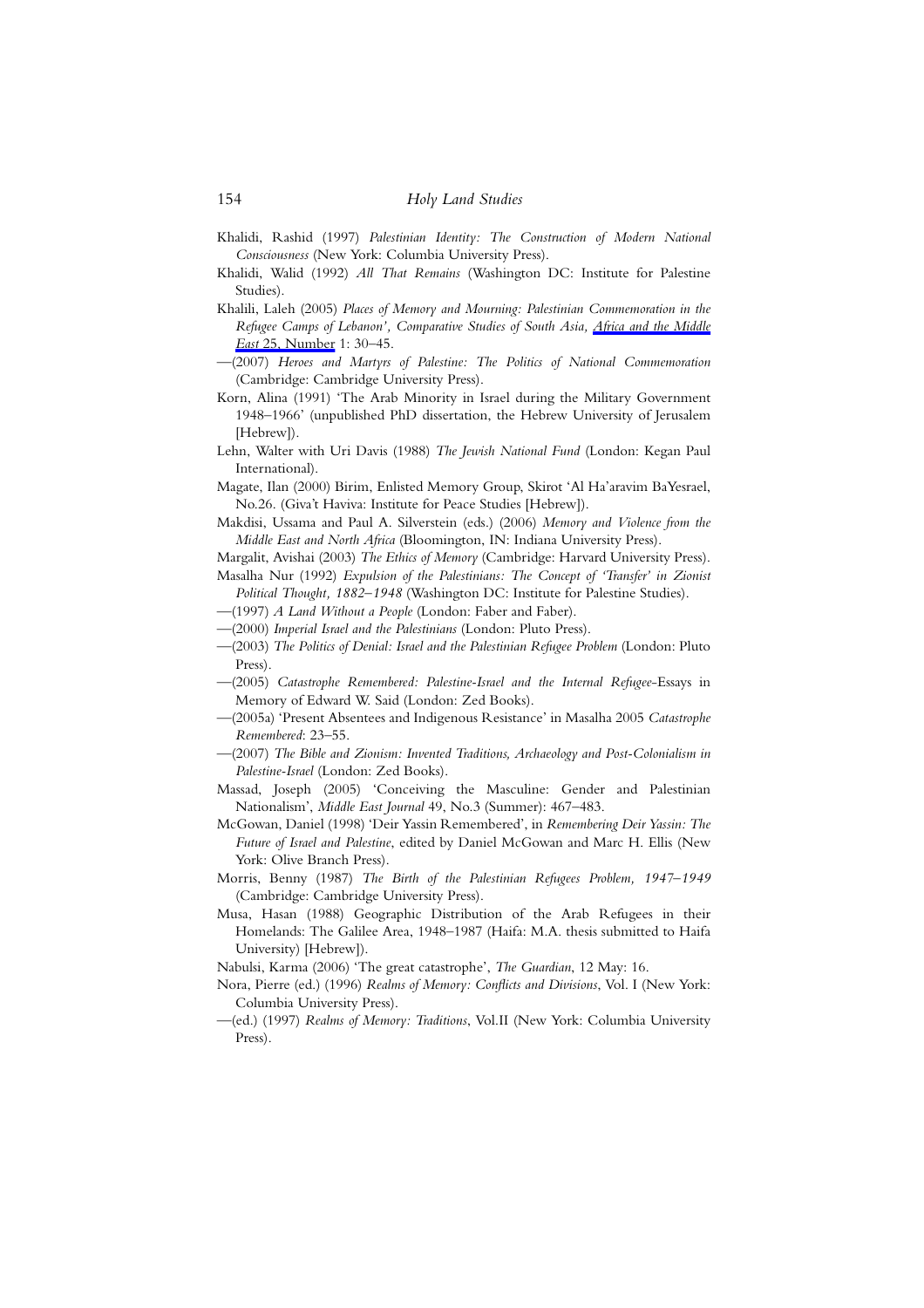- —(ed.) (1998) *Realms of Memory: Symbols*, Vol.III (New York: Columbia University Press).
- Ozacky-Lazar, Sarah (1993) *Iqrit and Bir'im: The Full Story*, Skirot al Ha'aravim BaYesrael, No.10 (Giva't Haviva: Institute for Peace Studies [Hebrew]).
- Pappé, Ilan (2004) 'Palestine and Truth, Culture and Imperialism: The Legacy of Edward W. Said', *Holy Land Studies: A Multidisciplinary Journal* 2, No.2 (March):135–139.
- —(2004a) 'Historical Truth, Modern Historiography and Ethical Obligations: The Challenge of the Tantura Case', *Holy Land Studies: A Multidisciplinary Journal* 3, No.2 (November): 171–194.
- Portelli, Alessandro (1997) *The Battle of Valle Giulia: Oral History and the Art of Dialogue* (Madison: The University of Wisconsin Press).
- Said, Edward W. (1980) *The Question of Palestine* (London and Henly: Routledge and Kegan Paul).
- Sa'di, Ahmad H. (2002) 'Catastrophe, Memory and Identity: Al-Nakbah as a Component of Palestinian Identity', *Israel Studies* 7, No.2 (Summer): 175–198.
- Sa'di, Ahmad H. and Lila Abu-Lughod (eds.) (2007) *Nakba: Palestine, 1948, and the Claims of Memory* (New York: Columbia University Press).
- Sa'id, Mahmud (1992) 'The Internal Refugees', *Al-Aswar* 12 (Winter): 22–41 [Arabic]).
- —(1999) *The Palestinian Refugees in Israel* (Ramallah, Palestine: Shaml, Palestinian Diaspora and Refugee Centre [Arabic]).
- Sanbar, Elias (1984) *Palestine 1948: L'Expulsion* (Paris: Revue d'études palestiniennes).
- —(1994) *Les Palestiniens dans le siècle* (Paris: Gallimard, Paris).
- —(1996) *Palestine, le pays à venir* (Paris: L'Olivier).
- —(2001) 'Out of Place, Out of Time', *Mediterranean Historical Review* 16, No.1 (June): 87–94.
- —(2001a) *Le Bien des absents* (Paris: Actes Sud).
- —(2004) *Figures du Palestinien* (Paris: Gallimard).
- Sayigh, Rosemary (1979) *Palestinians: From Peasants to Revolutionaries* (London: Zed Books).
- —(1994) *Too Many Enemies: The Palestinian Experience in Lebanon* (London: Zed Books).
- —(2007) 'Women Nakba's Stories', in Sa'di and Abu-Lughod 2007 *Nakba*: 135–158.
- -(2007a) 'Product and Producer of Palestinian History: Stereotypes of "Self" in Camp Women's Life Stories', *Journal of Middle East Women's Studies* 3, No. 1 (Winter) 86–105.

Segev, Tom (1986) *1949: The First Israelis* (New York: The Free Press).

- Slyomovics, Susan (1998) *The Objects of Memory: Arab and Jew Narrate the Palestinian Village* (Philadelphia: University of Pennsylvania Press).
- Starr, Louis (1984) 'Oral History', in David K. Dunaway and Willa K. Baum (eds.), *Oral History: An Interdisciplinary Anthology* (Tennessee: American Association for State and Local History).
- Swedenburg, Ted (1990) 'The Palestinian Peasant as National Signifier', *Anthropological Quarterly* 63, No.1 (January): 18–30.